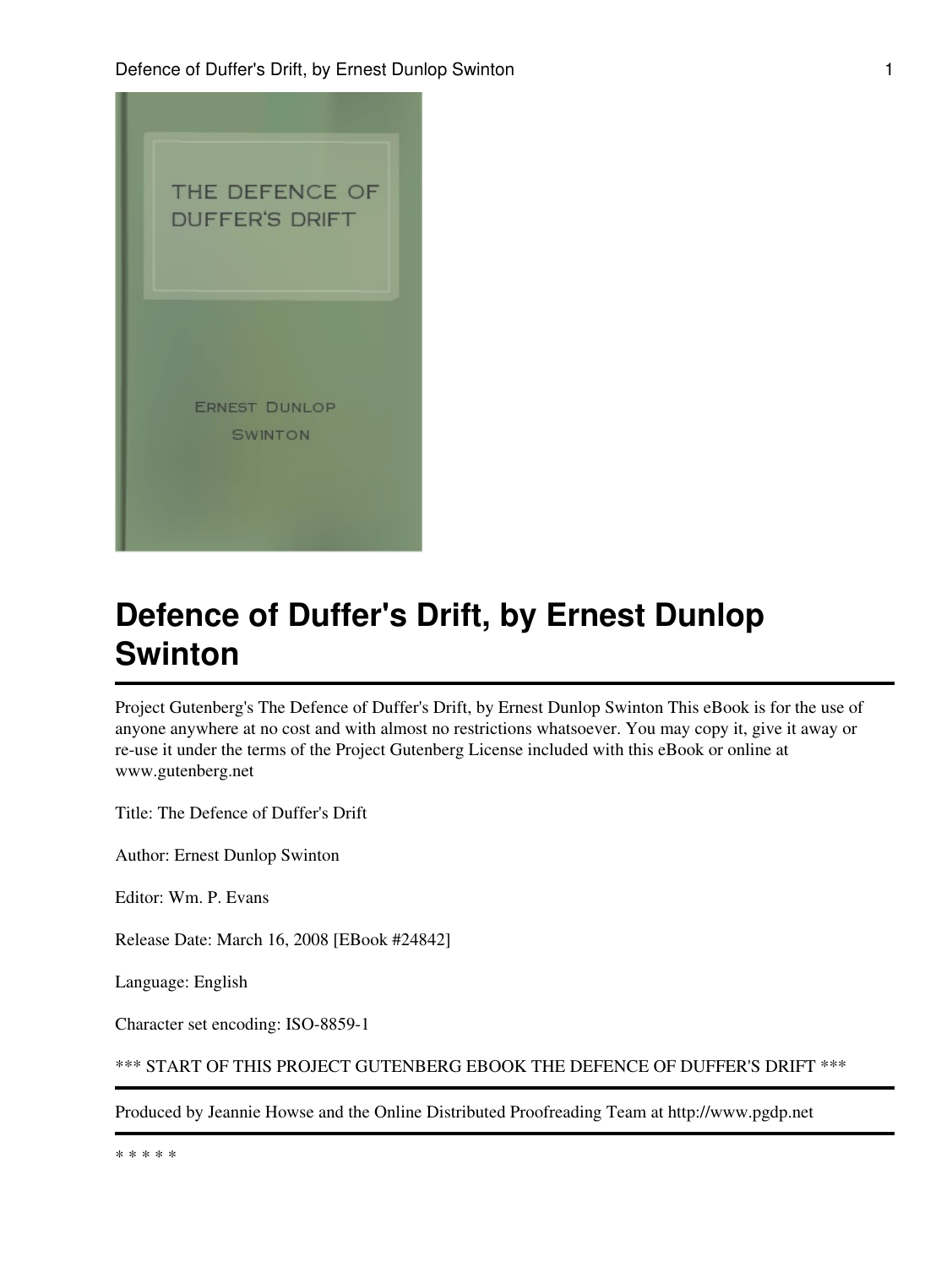+-----------------------------------------------------------+ | Transcriber's Note: | | | | Inconsistent hyphenation in the original document has | | been preserved. | | | | Obvious typographical errors have been corrected. For | | a complete list, please see the end of this document. | | | +-----------------------------------------------------------+

\* \* \* \* \*

VOL. I. April, 1905 No. 4.

# JOURNAL OF THE UNITED STATES INFANTRY ASSOCIATION

PUBLISHED QUARTERLY BY THE UNITED STATES INFANTRY ASSOCIATION 75 CENTS PER COPY; \$3.00 PER YEAR

MAJOR WM. P. EVANS, A.A.G., *Editor*

1800 F STREET NORTHWEST, WASHINGTON, D.C.

Entered July 5, 1904, at the Post Office at Washington, D.C., as second-class matter, under act of March 3, 1879. Copyright, 1904, by the U.S. Infantry Association. All rights reserved.

THE UNITED STATES INFANTRY ASSOCIATION

#### **OFFICERS**

*President.* Major-General J.C. BATES, U.S. Army.

*Vice-President.* Lieutenant-Colonel JAS. S. PETTIT, U.S. Infantry. *Assistant Adjutant-General.*

*Secretary and Treasurer.* Captain BENJAMIN ALVORD, General Staff.

*Executive Council.* Lieutenant-Colonel JAMES S. PETTIT, U.S. Infantry, A.A.G. Major WM. P. EVANS, U.S. Infantry, A.A.G. Major JOHN S. MALLORY, 12th Infantry, G.S. Captain BENJAMIN ALVORD, 25th Infantry, G.S. Captain H.C. HALE, 15th Infantry, G.S. Captain C.H. MUIR, 2d Infantry, G.S. Captain FRANK MCINTYRE, 19th Infantry, G.S. Captain D.E. NOLAN, 30th Infantry, G.S.

THE DEFENCE OF DUFFER'S DRIFT.

BY CAPTAIN E.D. SWINTON, D.S.O., R.E.--(BACKSIGHT FORETHOUGHT.)

BY PERMISSION.

#### PROLOGUE.

Upon an evening after a long and tiring trek, I arrived at Dreamdorp. The local atmosphere, combined with a heavy meal, are responsible for the following nightmare, consisting of a series of dreams. To make the sequence of the whole intelligible, it is necessary to explain that, though the scene of each vision was the same, yet by some curious mental process I had no recollection of the place whatsoever. In each dream the locality was totally new to me, and I had an entirely fresh detachment. Thus I had not the great advantage of working over familiar ground. One thing, and one only, was carried on from dream to dream, and that was the vivid recollection of the general lessons previously learnt. These finally produced success.

The whole series of dreams, however, remained in my memory as a connected whole when I awoke.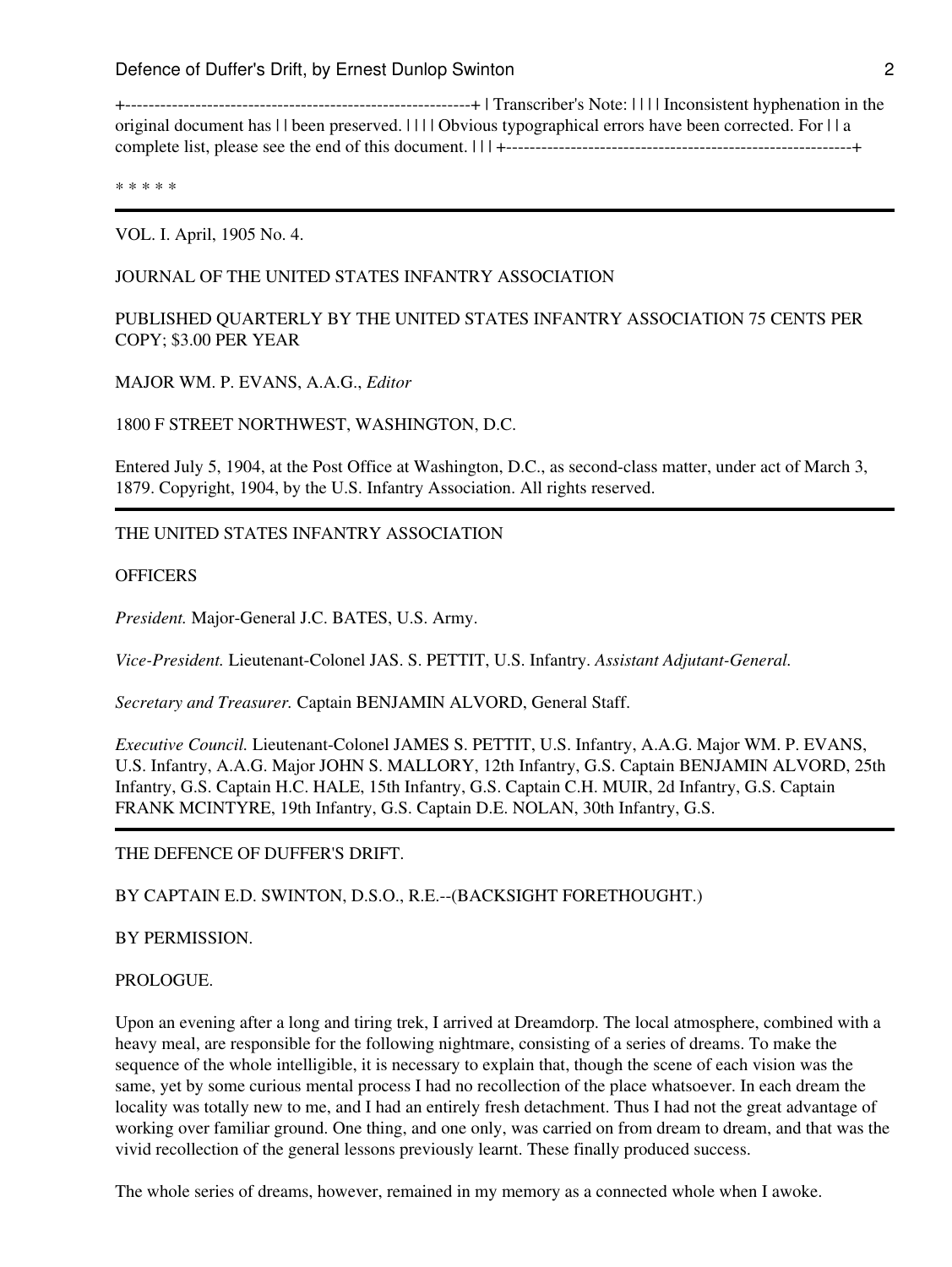#### FIRST DREAM.

"Any fool can get into a hole."--*Old Chinese proverb.*

"If left to you, for defence make spades."--*Bridge Maxim.*

I felt lonely, and not a little sad, as I stood on the bank of the river near Duffer's Drift and watched the red dust haze, raised by the southward departing column in the distance, turn slowly into gold as it hung in the afternoon sunlight. It was just three o'clock, and here I was on the banks of the Silliaasvogel river, left behind by my column with a party of fifty N.C.O.'s and men to hold the drift. It was an important ford, because it was the only one across which wheeled traffic could pass for some miles up or down the river.

#### [Illustration: MAP OF DUFFER'S DRIFT.]

The river was a sluggish stream, not now in flood, crawling along at the very bottom of its bed between steep banks which were almost vertical, or at any rate too steep for wagons everywhere except at the drift itself. The banks from the river edge to their tops and some distance outwards were covered with dense thorn and other bushes, which formed a screen impenetrable to the sight. They were also broken by small ravines and holes, where the earth had been eaten away by the river when in flood, and were consequently very rough.

Some two thousand odd yards north of the drift was a flat-topped, rocky mountain, and about a mile to the northeast appeared the usual sugar-loaf kopje, covered with bushes and boulders--steep on the south, but gently falling to the north; this had a farm on the near side of it. About a thousand yards south of the drift was a convex and smooth hill, somewhat like an inverted basin, sparsely sown with small boulders, and with a Kaffir kraal, consisting of a few grass and mud huts on top. Between the river and the hills on the north the ground consisted of open and almost level veldt; on the south bank the veldt was more undulating, and equally open. The whole place was covered with ant-hills.

My orders were--to hold Duffer's Drift at all costs. That I should probably be visited by some column within three or four days' time. That I might possibly be attacked before that time, but that this was very unlikely, as no enemy were known to be within a hundred miles. That the enemy had guns.

It all seemed plain enough except that the true inwardness of the last piece of information did not strike me at the time. Though in company with fifty "good men and true," it certainly made me feel somewhat lonely and marooned to be left out there comparatively alone on the boundless veldt; but the chance of an attack filled me, and, I am quite sure, my men with martial ardor; and at last here was the chance I had so often longed for. This was my first "show," my first independent command, and I was determined to carry out my orders to the bitter end. I was young and inexperienced, it is true, but I had passed all my examinations with fair success; my men were a good willing lot, with the traditions of a glorious regiment to uphold, and would, I knew, do all I should require of them. We were also well supplied with ammunition and rations; and had a number of picks, shovels and sandbags, etc., which I confess had been rather forced on me.

As I turned towards my gallant little detachment, visions of a bloody and desperate fight crossed my mind--a fight to the last cartridge, and then an appeal to cold steel, with ultimate victory--and---- But a discreet cough at my elbow brought me back to realities, and warned me that my color-sergeant was waiting for orders.

After a moment's consideration, I decided to pitch my small camp on a spot just south of the drift, because it was slightly rising ground, which I knew should be chosen for a camp whenever possible. It was, moreover, quite close to the drift, which was also in its favor, for, as everyone knows, if you are told off to guard anything, you mount a guard quite close to it, and place a sentry, if possible, standing on top of it. The place picked out by me also had the river circling round three sides of it in a regular horseshoe bend, which formed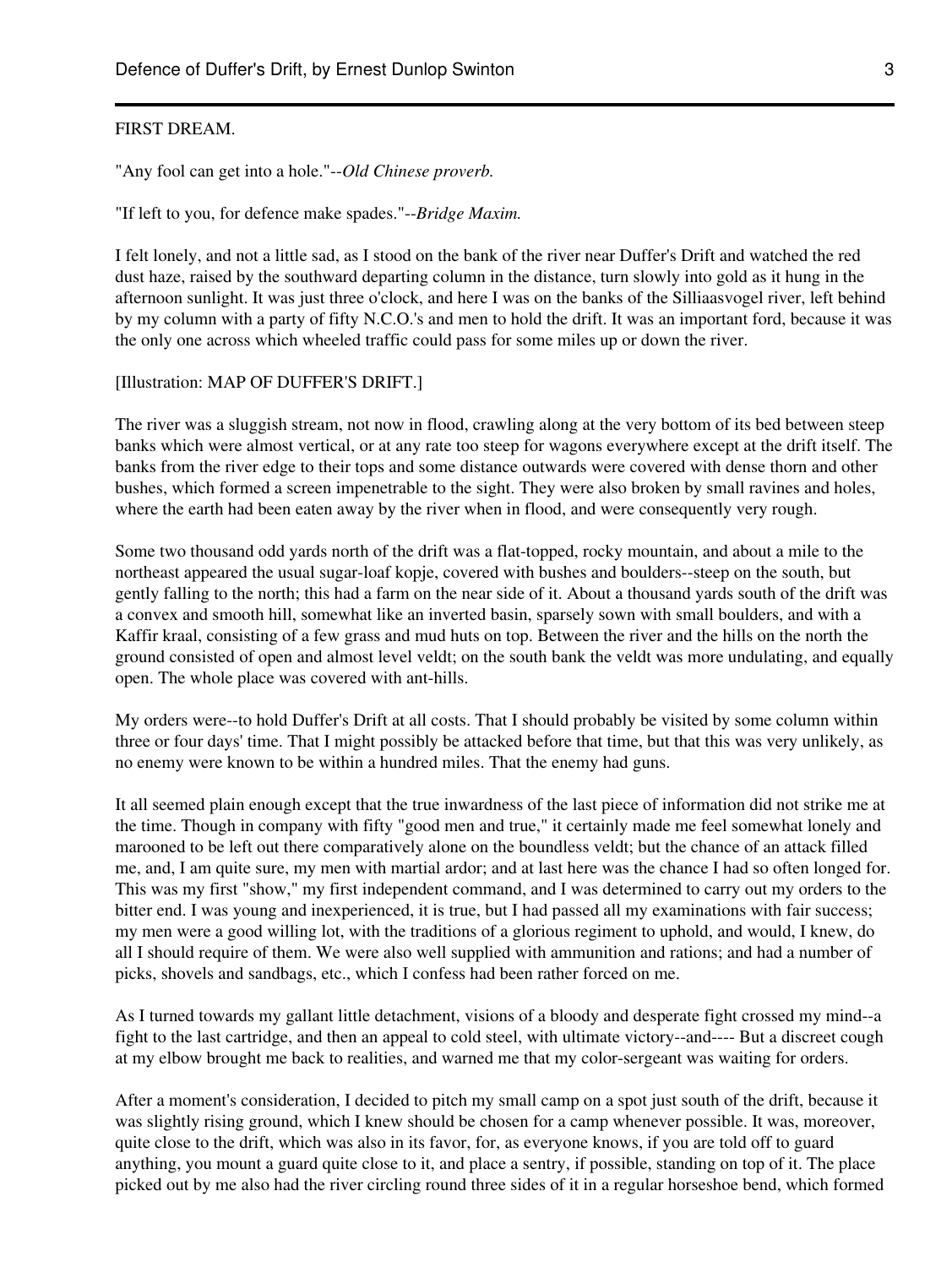a kind of ditch, or, as the book says, "a natural obstacle." I was indeed lucky to have such an ideal place close at hand; nothing could have been more suitable.

I came to the conclusion that, as the enemy were not within a hundred miles, there would be no need to place the camp in a state of defence till the following day. Besides, the men were tired after their long trek, and it would be quite as much as they could do comfortably to arrange nice and shipshape all the stores and tools, which had been dumped down anyhow in a heap, pitch the camp, and get their teas before dark.

Between you and me, I was really relieved to be able to put off my defensive measures till the morrow, because I was a wee bit puzzled as to what to do. In fact, the more I thought, the more puzzled I grew. The only "measures of defence" I could recall for the moment were, how to tie "a thumb or overhand knot," and how long it takes to cut down an apple tree of six inches' diameter. Unluckily neither of these useful facts seemed quite to apply. Now, if they had given me a job like fighting the battle of Waterloo, or Sedan, or Bull Run, I knew all about that, as I had crammed it up and been examined in it, too. I also knew how to take up a position for a division, or even an army corps, but the stupid little subaltern's game of the defence of a drift with a small detachment was, curiously enough, most perplexing. I had never really considered such a thing. However, in the light of my habitual dealings with army corps, it would, no doubt, be child's-play after a little thought.

Having issued my immediate orders accordingly, I decided to explore the neighborhood, but was for a moment puzzled as to which direction I should take; for, having no horse, I could not possibly get all round before dark. After a little thought, it flashed across my mind that obviously I should go to the north. The bulk of the enemy being away to the north, that, of course, must be the *front*. I knew naturally that there must be a front, because in all the schemes I had had to prepare, or the exams I had undergone, there was always a front, or--"the place where the enemies come from." How often, also, had I not had trouble in getting out of a dull sentry which his "front" and what his "beat" was. The north, then, being my front, the east and west were my flanks, where there might possibly be enemies, and the south was my *rear*, where naturally there were none.

I settled these knotty points to my satisfaction, and off I trudged, with my field-glasses and, of course, my kodak, directing my steps towards the Dutch farm, with gleaming white walls, nestling under the kopje to the northeast. It was quite a snug little farm for South Africa, surrounded by blue gums and fruit trees. About a quarter of a mile from the farm I was met by the owner, Mr. Andreas Brink, a tame or surrendered Boer farmer, and his two sons, Piet and Gert. Such a nice man, too, with a pleasant face and long beard. He would insist on calling me "captain," and as any correction might have confused him, I did not think it worth while to make any, and after all I wasn't so very far from my "company." The three of them positively bristled with dog's-eared and dirty passes from every provost marshal in South Africa, which they insisted on showing me. I had not thought of asking for them, and was much impressed; to have so many they must be special men. They escorted me to the farm, where the guid wife and several daughters met us, and gave me a drink of milk, which was most acceptable after my long and dusty trek. The whole family appeared either to speak or to understand English, and we had a very friendly chat, during the course of which I gathered that there were no Boer commandoes anywhere within miles; that the whole family cordially hoped that there never would be again, and that Brink was really a most loyal Briton, and had been much against the war, but had been forced to go on commando with his two sons. Their loyalty was evident, because there was an oleograph of the Queen on the wall, and one of the numerous flappers was playing our National anthem on the harmonium as I entered.

The farmer and the boys took a great interest in all my personal gear, especially a brand-new pair of latest-pattern field-glasses, which they tried with much delight, and many exclamations of "Allermachtig." They evidently appreciated them extremely, but could not imagine any use for my kodak in war-time, even after I had taken a family group. Funny, simple fellows! They asked and got permission from me to sell milk, eggs, and butter in the camp, and I strolled on my way congratulating myself on the good turn I was thus able to do myself and detachment, none of whom had even smelt such luxuries for weeks.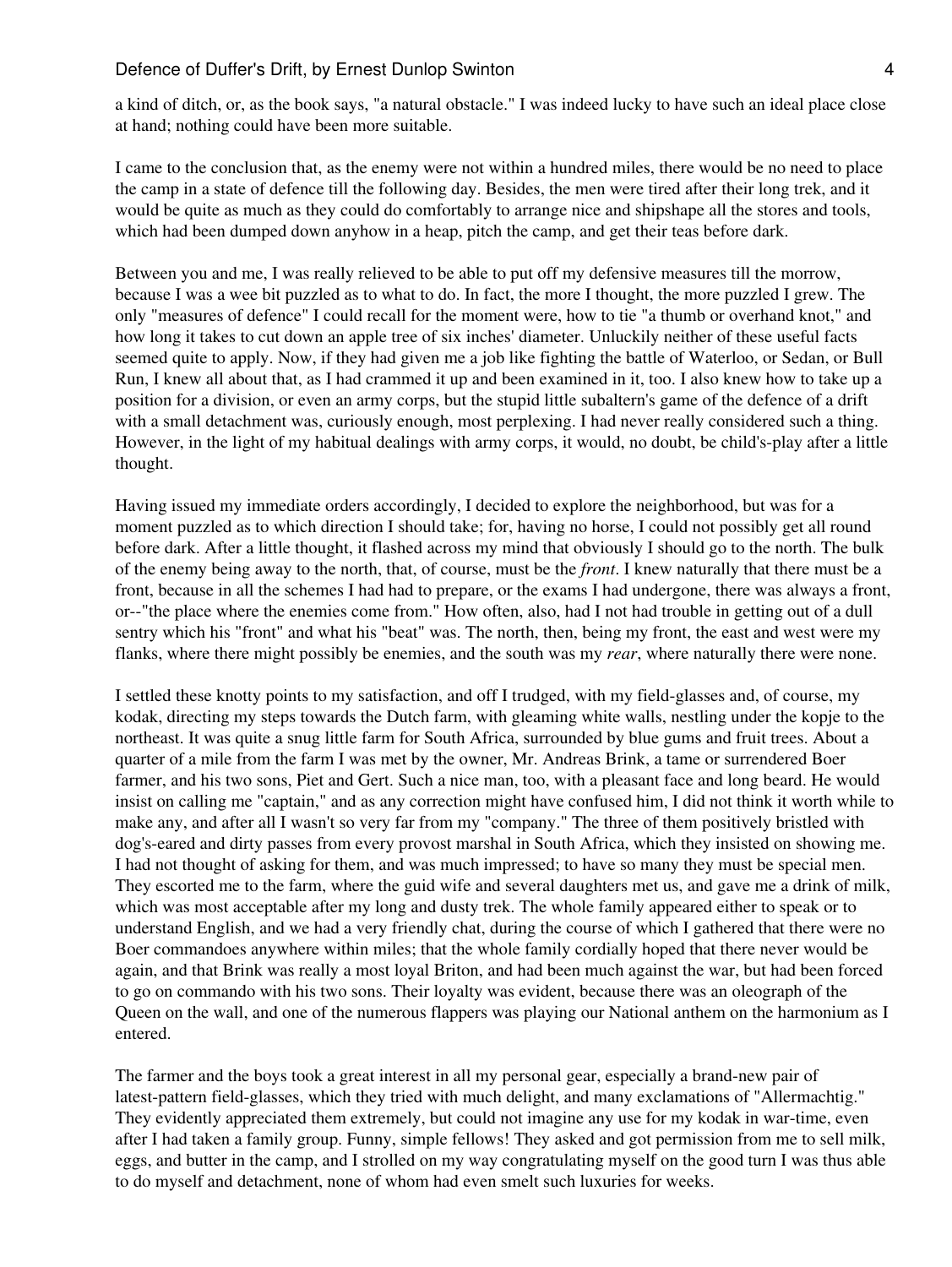After an uneventful round, I directed my steps back towards the thin blue threads of smoke, rising vertically in the still air, which alone showed the position of my little post, and as I walked the peacefulness of the whole scene impressed me. The landscape lay bathed in the warm light of the setting sun, whose parting rays tinged most strongly the various heights within view, and the hush of approaching evening was only broken by the distant lowing of oxen, and by the indistinct and cheerful hum of the camp, which gradually grew louder as I approached. I strolled along in quite a pleasant frame of mind, meditating over the rather curious names which Mr. Brink had given me for the surrounding features of the landscape. The kopje above his farm was called Incidentamba, the flat-topped mountain some two miles to the north was called Regret Table Mountain, and the gently rising hill close to the drift on the south of the river was called Waschout Hill. Everything was going on well, and the men were at their teas when I got back. The nice Dutchman, with his apostolic face, and the lanky Piet and Gert, were already there, surrounded by a swarm of men, to whom they were selling their wares at exorbitant rates. The three of them strolled about the camp, showing great interest in everything, asking most intelligent questions about the British forces and the general position of affairs, and seemed really relieved to have a strong British post near. They did not even take offence when some of the rougher men called them "blarsted Dutchmen," and refused to converse with them, or buy their "skoff." About dusk they left, with many promises to return with a fresh supply on the morrow.

After writing out my orders for next day--one of which was for digging some trenches round the camp, an operation which I knew my men, as becomes good British soldiers, disliked very much, and regarded as fatigues--I saw the two guards mounted, one at the drift, and the other some little way down the river, each furnishing one sentry on the river bank.

When all had turned in, and the camp was quite silent, it was almost comforting to hear the half-hourly cry of the sentries--"Number one--all is well;" "Number two--all is well." By this sound I was able to locate them, and knew they were at their proper posts. On going round sentries about midnight, I was pleased to find that they were both alert, and that, as it was a cold night, each guard had built a bonfire, silhouetted in the cheerful blaze of which stood the sentry--a clear-cut monument to all round that here was a British sentry fully on the *qui-vive*. After impressing them with their orders, the extent of their "beat," and the direction of their "front," etc., I turned in. The fires they had built, besides being a comfort to themselves, were also useful to me, because twice during the night when I looked out I could, without leaving my tent, plainly see them at their posts. I finally fell asleep, and dreamt of being decorated with a crossbelt made of V.C.'s and D.S.O.'s and of wearing red tabs all down my back.

\* \* \* \* \*

I was suddenly awoken, about the grey of dawn, by a hoarse cry--"Halt! who goes----" cut short by the unmistakable "plip-plop" of a Mauser rifle. Before I was off my valise, the reports of Mausers rang around the camp from every side; these, mingled with the smack of the bullets as they hit the ground and stripped the "zipzip" of the leaden hail through the tents, and the curses and groans of men who were hit as they lay or stumbled about trying to get out, made a hellish din. There was some wild shooting in return from my men, but it was all over in a moment, and as I managed to wriggle out of my tent the whole place was swarming with bearded men, shooting into the heaving canvas. At that moment I must have been clubbed on the head, for I knew no more until I found myself seated on an empty case having my head, which was dripping with blood, tied up by one of my men.

\* \* \* \* \*

Our losses were ten men killed, including both sentries, and twenty-one wounded; the Boers, one killed and two wounded.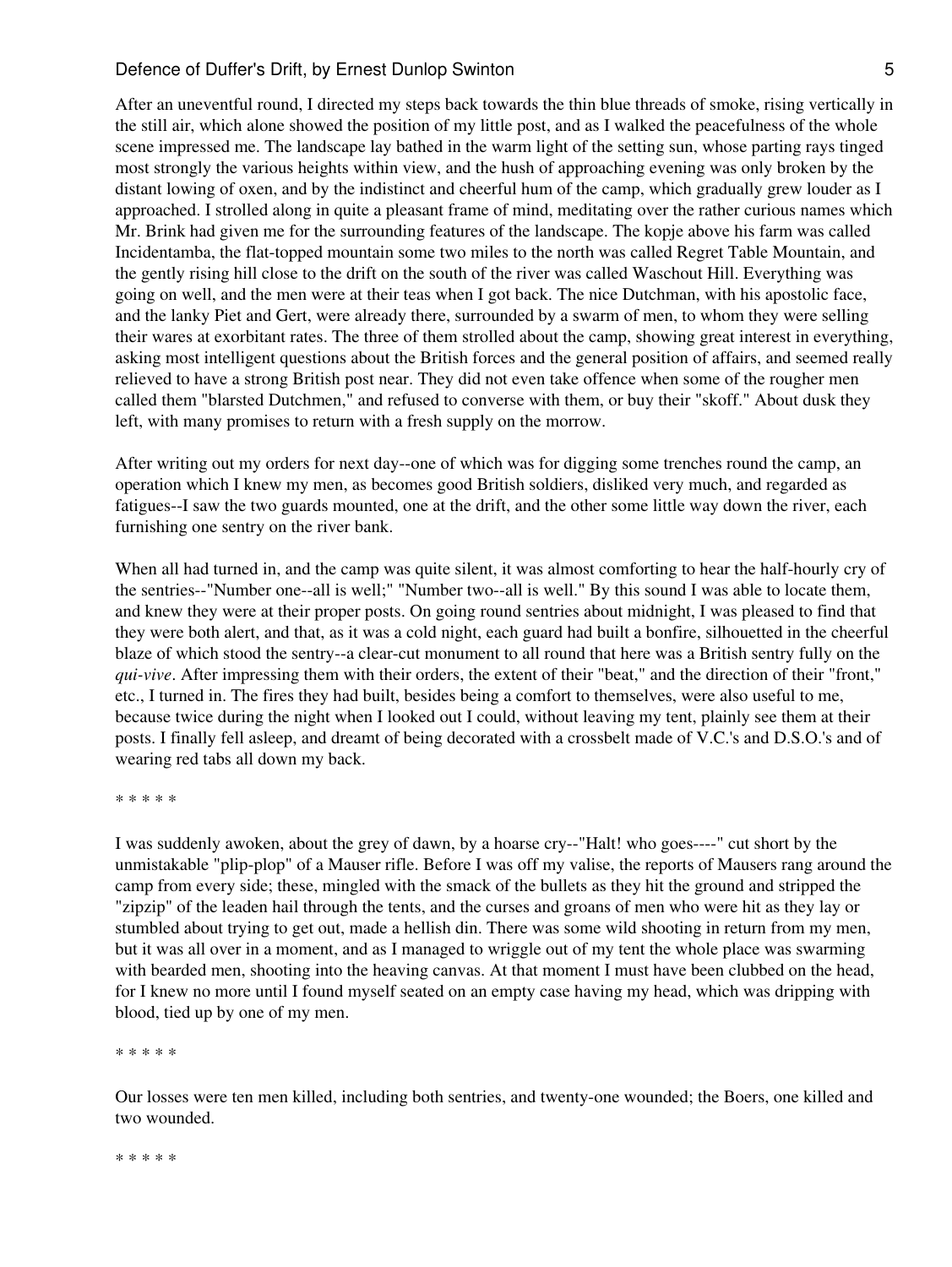Later on, as, at the order of the not ill-natured but very frowzy Boer commandant, I was gloomily taking off the saucy warm spotted waistcoat knitted for me by my sister, I noticed our friends of the previous evening in very animated and friendly conversation with the burghers, and "Pappa" was, curiously enough, carrying a rifle and bandolier and my new field-glasses. He was laughing and pointing towards something lying on the ground, through which he finally put his foot. This, to my horror, I recognized as my unhappy camera. Here, I suppose, my mind must have slightly wandered, for I found myself repeating some Latin lines, once my favorite imposition, but forgotten since my school-days--

"Timeo Danaos et dona ferentes----"

when suddenly the voice of the field cornet broke into my musing with "Your breeches, too, captain."

\* \* \* \* \*

Trekking all that day on foot, sockless, and in the boots of another, I had much to think of besides my throbbing head. The sight of the long Boer convoy with guns, which had succeeded so easily in crossing the drift *I* was to have held, was a continual reminder of my failure, and of my responsibility for the dreadful losses to my poor detachment. I gradually gathered from the Boers what I had already partially guessed, namely, that they had been fetched and guided all round our camp by friend Brink, had surrounded it in the dark, crawling about in the bush on the river bank, and had carefully marked down our two poor sentries. These they had at once shot on the alarm being given, and had then rushed the camp from the dense cover on three sides. Towards evening my head got worse, and its rhythmic throbbing seemed gradually to take a meaning, and hammered out the following lessons, the result of much pondering on my failure:

1. Do not put off taking your measures of defence till the morrow, as this is more important than the comfort of your men or the shipshape arrangement of your camp. Choose the position of your camp mainly with reference to your defence.

2. Do not in war-time show stray men of the enemy's breed all over your camp, be they never so kind and full of butter, and do not be hypnotized, by numerous "passes," at once to confide in them.

3. Do not let your sentries advertise their position to the whole world, including the enemy, by standing in the full glare of a fire, and making much noise every half hour.

4. Do not, if avoidable, be in tents when bullets are ripping through them: at such times a hole in the ground is worth many tents.

After these lessons had been dinned into my soul millions and millions of times, so that I could never forget them, a strange thing came to pass--there was a kaleidoscopic change. I had another dream.

#### SECOND DREAM.

"And what did ye look they should compass? Warcraft learnt in a breath, Knowledge unto occasion at the first far view of Death?"--KIPLING.

I suddenly found myself dumped down at Duffer's Drift with the same orders as already detailed, and an equal detachment composed of entirely different men. As before, and on every subsequent occasion, I had ample stores, ammunition, and tools. My position was precisely similar to my former one, with this important exception, running through my brain were *four* lessons.

As soon as I received my orders, therefore, I began to make out my plan of operations without wasting any time over the landscape, the setting sun, or the departing column, which, having off-loaded all our stores, soon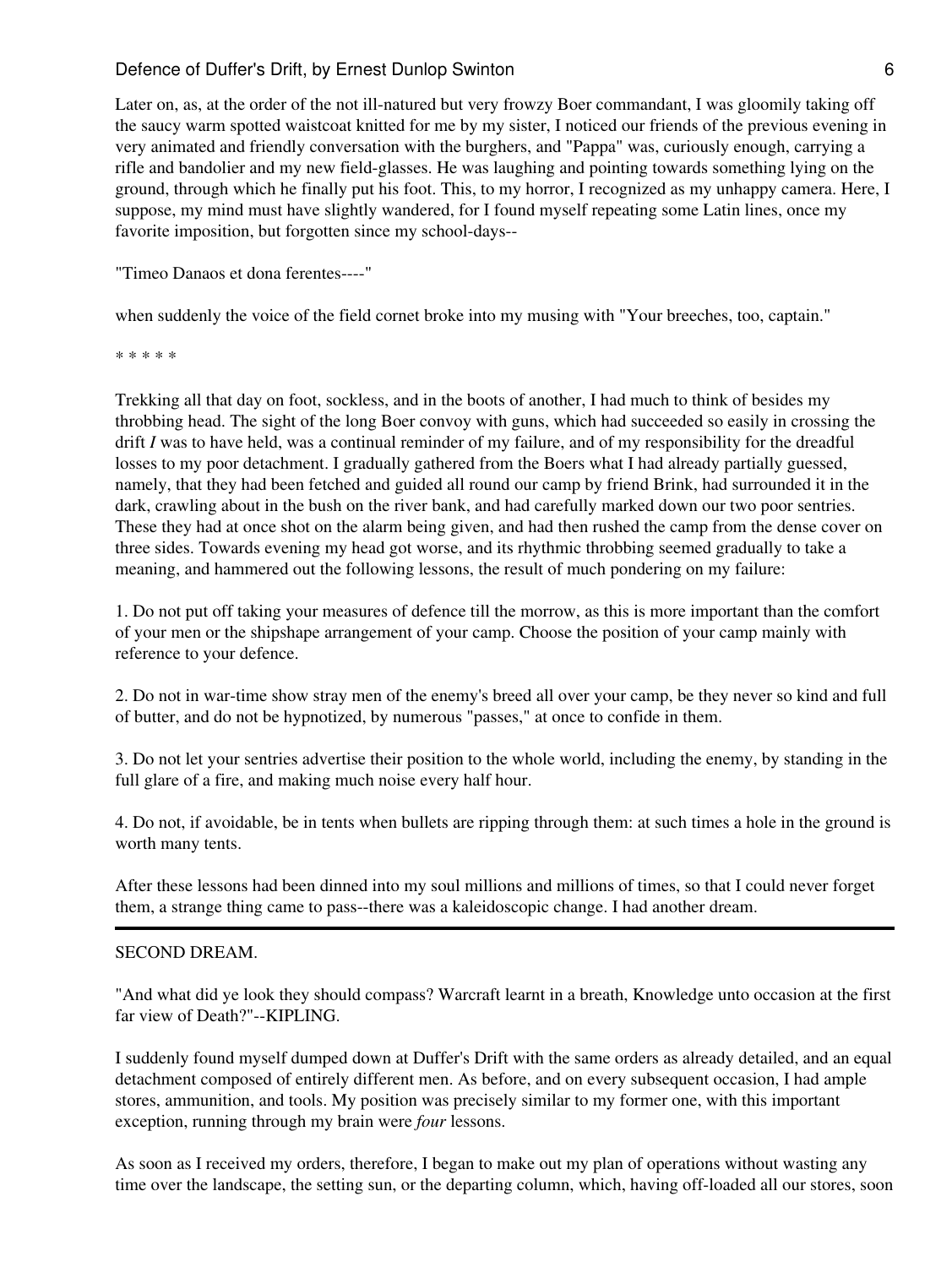vanished. I was determined to carry out all the lessons I had learnt as well as I knew how.

To prevent any strangers, friendly or otherwise, from coming into my position and spying out the elaborate defences I was going to make, I sent out at once two examining posts of one N.C.O. and three men each, one to the top of Waschout Hill, and the other some 1,000 yards out on the veldt to the north of the drift. Their orders were to watch the surrounding country, and give the alarm in the event of the approach of any body of men whatever (Boers were, of course, improbable, but still just possible), and also to stop any individuals, friendly or not, from coming anywhere near camp, and to shoot at once on non-compliance with the order to halt. If the new-comers had any provisions to sell, these were to be sent in with a list by one of the guard, who would return with the money, but the strangers were not to be allowed nearer the camp on any account.

Having thus arranged a safeguard against spies, I proceeded to choose a camping-ground. I chose the site already described in my former dream, and for the same reasons, which still appealed to me. So long as I was entrenched, it appeared the best place around. We started making our trenches as soon as I had marked off a nice squarish little enclosure which would about contain our small camp. Though, of course, the north was the front, I thought, having a camp, it would be best to have an all-round defence as a sort of obstacle. The majority of the men were told off to dig, which they did not relish, a few being detailed to pitch camp and prepare tea. As the length of trench was rather great for the available number of diggers, and the soil was hard, we were only able by dark, by which time the men were quite done up by their hard day, to make quite a low parapet and shallow trench. Still, we were "entrenched," which was the great thing, and the trench was all round our camp, so we were well prepared, even should we be attacked during the night or early next morning, which was out of the question.

During this time one or two strangers had approached the guard of the north from a farm under Incidentamba. As they had eggs and butter, etc., to sell, these were brought in as arranged for. The man sent in with the stuff reported that the elder of the Dutchmen was a most pleasant man, and had sent me a present of a pat of butter and some eggs, with his compliments, and would I allow him to come in and speak to me. However, not being such a fool as to allow him in my defences, I went out instead, in case he had any information. His only information was that there were no Boers anywhere near. He was an old man, but though he had a museum of "passes," I was not to be chloroformed by them into confidence. As he seemed friendly, and possibly loyal, I walked part of the way back to his farm with him, in order to look around. At dark the two examining posts came in, and two guards were mounted close by the object I was to watch, namely, the drift, at the same places as in my previous dream. This time, however, there was no half-hourly shouting, nor were there any fires, and the sentries had orders not to challenge but to shoot any person they might see outside camp at once. They were placed standing down the river bank, just high enough to see over the top, and were thus not unnecessarily exposed. Teas had been eaten, and all fires put out at dusk, and after dark all turned in, but in the trenches instead of in tents. After going round sentries to see everything snug for the night, I lay down myself with a sense of having done my duty, and neglected no possible precaution for our safety.

\* \* \* \* \*

Just before dawn much the same happened as already described in my first dream, except that the ball was started by a shot without challenge from one of our sentries at something moving among the bush, which resulted in close range fire opening onto us from all sides. This time we were not rushed, but a perfect hail of bullets whistled in from every direction--from in front of each trench, along each trench, and from behind each trench, and over and through our parapet. It was sufficient to put a hand or head up to have a dozen bullets through and all round it, and the strange part was, we saw no one. As the detachment wag plaintively remarked, we could have seen lots of Boers, "if wasn't for the bushes in between."

After vainly trying until bright daylight to see the enemy in order to do some damage in return, so many men were hit, and the position seemed so utterly hopeless, that I had to hoist the white flag. We had by then twenty-four men killed and six wounded. As soon as the white flag went up the Boers ceased firing at once,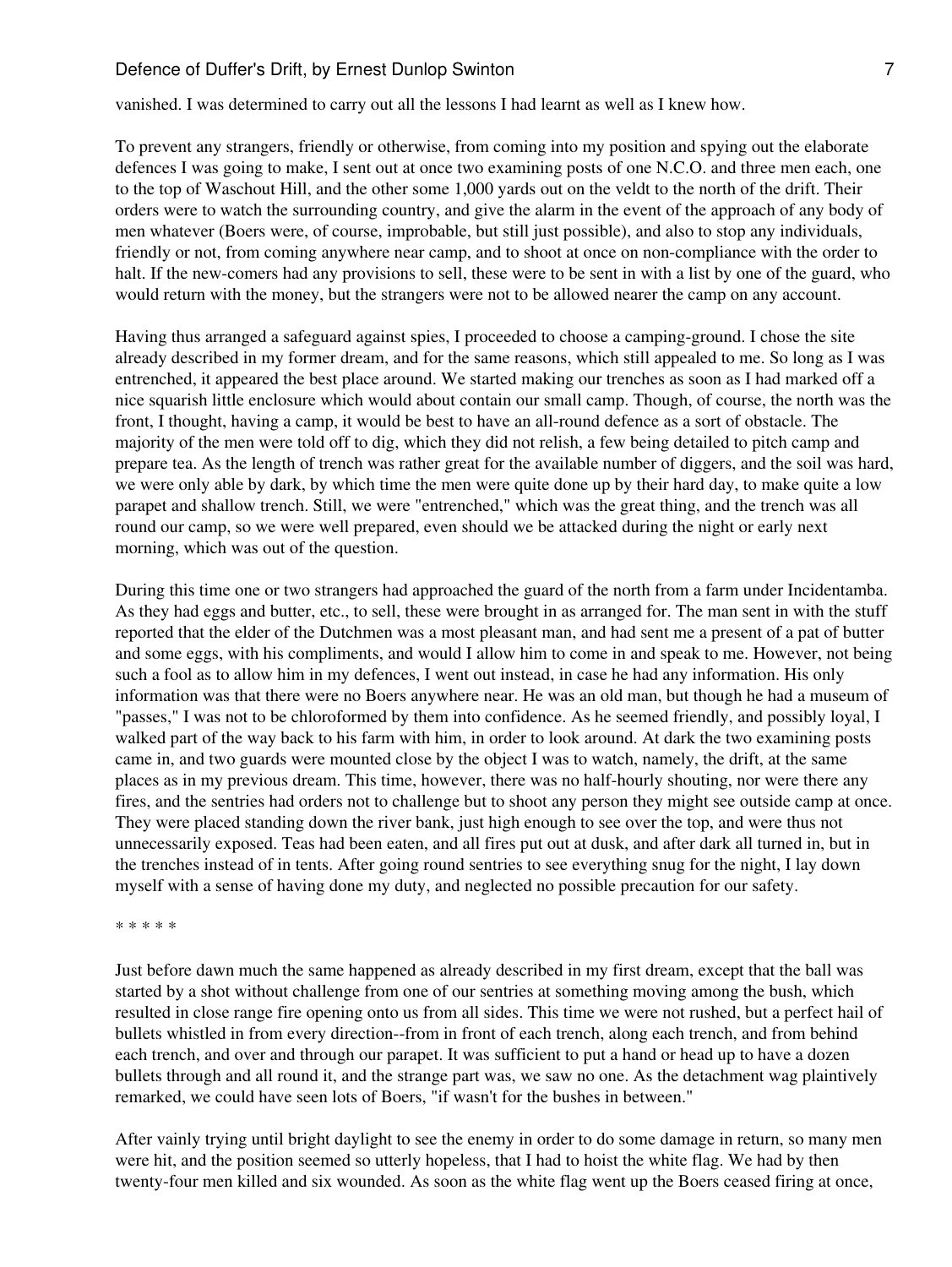# Defence of Duffer's Drift, by Ernest Dunlop Swinton 8 (2008) 8 (2008) 8 (2008) 8 (2008) 8 (2008) 8 (2008) 8 (2008) 8 (2008) 8 (2008) 8 (2008) 8 (2008) 8 (2008) 8 (2008) 8 (2008) 8 (2008) 8 (2008) 8 (2008) 8 (2008) 8 (2008)

and stood up; every bush and ant-hill up to 100 yards' range seemed to have hid a Boer behind it. This close range explained the marvelous accuracy of their shooting, and the great proportion of our killed (who were nearly all shot through the head) to our wounded.

As we were collecting ourselves preparatory to marching off, there were one or two things which struck me; one was that the Dutchman who had presented me with eggs and butter was in earnest confabulation with the Boer commandant, who was calling him "Oom" most affectionately. I also noticed that all the male Kaffirs from the neighboring kraal had been fetched and impressed to assist in getting the Boer guns and wagons across the drift and to load up our captured gear, and generally do odd and dirty jobs. These same Kaffirs did their work with amazing alacrity, and looked as if they enjoyed it; there was no "backchat" when an order was given--usually by friend "Oom."

Again, as I trudged with blistered feet that livelong day, did I think over my failure. It seemed so strange, I had done all I knew, and yet, here we were, ignominiously captured, twenty-four of us killed, and the Boers over the drift. "Ah, B.F., my boy," I thought, "there must be a few more lessons to be learnt besides those you already know," and in order to find out what these were, I pondered deeply over the details of the fight.

How the Boers must have known of our position, and how they had managed to get close up all round within snapshooting range without being discovered. What a tremendous advantage they had had in shooting from among the bushes on the bank, where they could not be seen, over us who had to show up over a parapet every time we looked for an enemy, and show up, moreover, just in the very place where every Boer expected us to, and was watching. There seemed to be some fault in the position. How the bullets seemed sometimes to come through the parapet, and how those that passed over one side hit the men defending the other side in the back. How on the whole that "natural obstacle," the river bed, seemed to be more of a disadvantage than a protection.

Eventually the following lessons framed themselves in my head--some of them quite new, some of them supplementing those four I had already learnt:

5. With modern rifles, to guard a drift or locality does *not* necessitate sitting on top of it (as if it could be picked up and carried away), unless the locality is suitable to hold for other and defensive reasons. It may even be much better to take up your defensive position some way from the spot, and so away from concealed ground, which enables the enemy to crawl up to very close range, concealed and unperceived, and to fire from cover which hides them even when shooting. It would be better, if possible, to have the enemy in the open, or to have what is called a clear "field of fire."

A non-bullet proof parapet or shelter which is visible serves merely to attract bullets instead of keeping them out--the proof-thickness can be easily tested practically.

When fired at by an enemy at close range from nearly all round, a low parapet and shallow trench are not of much use, as what bullets do not hit the defenders on one side hit those on another.

6. It is *not* enough to keep strange men of the enemy's breed away from your actual defences, letting them go free to warn their friends of your existence and whereabouts--even though they do not know the details of your defences. It would be very much better to gather in all such strangers and kindly, but firmly, to take care of them, so that they should not be under temptation to impart any knowledge they may have obtained. "Another way," as the cookery book says, more economical in lives, would be as follows: Gather and warmly greet a sufficiency of strangers. Stuff well with chestnuts as to the large force about to join you in a few hours; garnish with corroborative detail, and season according to taste with whiskey or tobacco. This will very likely be sufficient for the nearest commando. Probable cost--some heavy and glib lying, but no lives will be expended.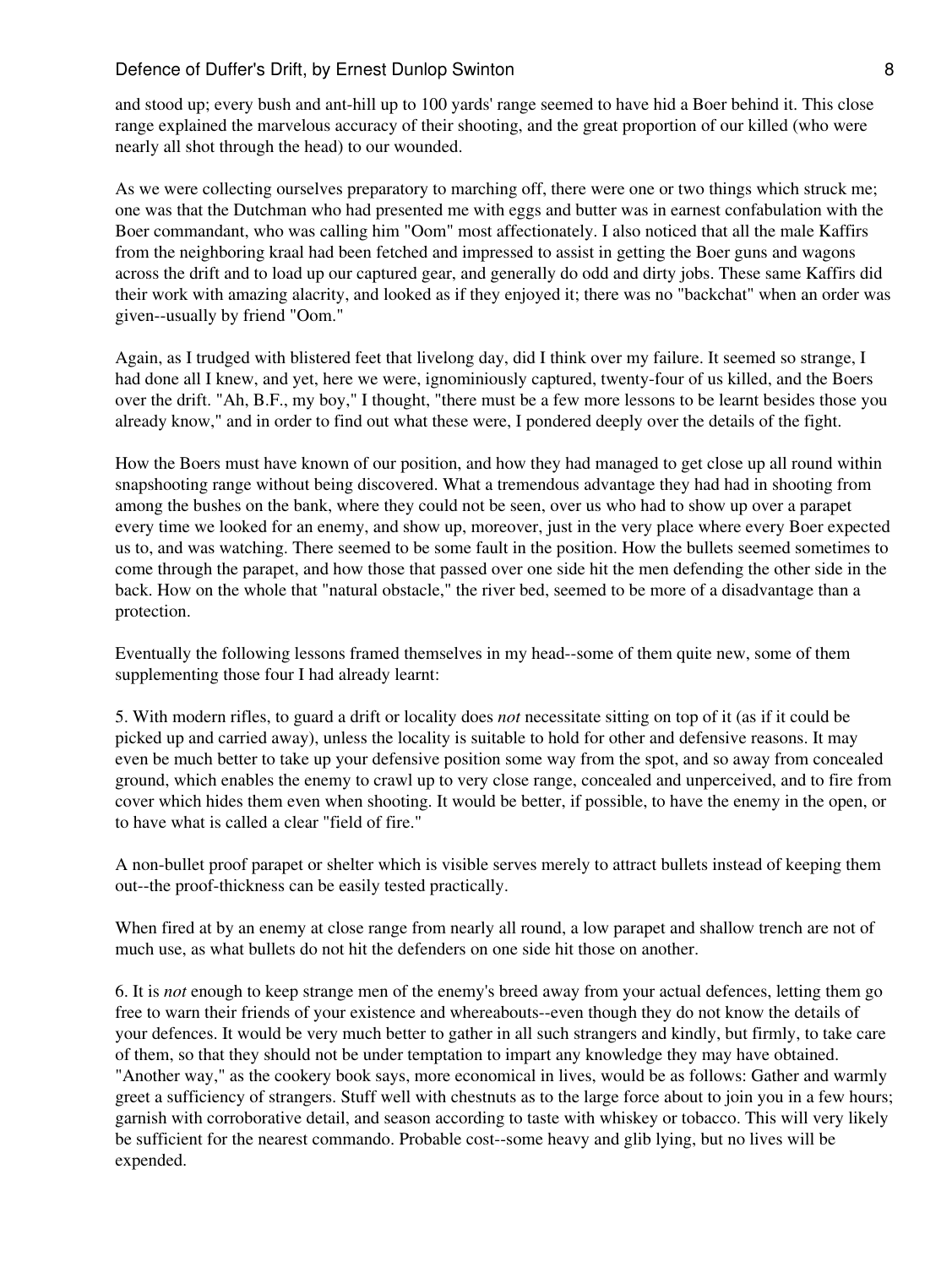7. It is not business to allow lazy black men (even though they be brothers and neutrals) to sit and pick their teeth outside their kraals whilst tired white men are breaking their hearts trying to do heavy labor in short time. It is more the duty of a Christian soldier to teach the dusky neutral the dignity of labor, and to keep him under guard, to prevent his going away to talk about it.

By the time the above lessons had been well burnt into my brain, beyond all chance of forgetfulness, a strange thing happened--I had a fresh dream.

## THIRD DREAM.

"So when we take tea with a few guns, o' course you will know what to do--hoo! hoo!"--KIPLING.

I was at Duffer's Drift on a similar sunny afternoon and under precisely similar conditions, except that I now had *seven* lessons running through my mind.

I at once sent out two patrols, each of one N.C.O. and three men, one to the north and one to the south. They were to visit all neighboring farms and kraals and bring in all able-bodied Dutchmen and boys and male Kaffirs--by persuasion if possible, but by force if necessary. This would prevent the news of our arrival being carried around to any adjacent commandoes, and would also assist to solve the labor question. A small guard was mounted on the top of Waschout Hill as a look-out.

I decided that as the drift could not get up and run away, it was not necessary to take up my post or position quite close to it, especially as such a position would be under close rifle fire from the river bank, to which the approaches were quite concealed, and which gave excellent cover. The very worst place for such a position seemed to be anywhere within the horseshoe bend of the river, as this would allow an enemy practically to surround it. My choice, therefore, fell on a spot to which the ground gently rose from the river bank some 700 to 800 yards south of the drift. Here I arranged to dig a trench roughly facing the front (north) which thus would have about 800 yards clear ground on its front. We started to make a trench about fifty yards long for my fifty men, according to the usual rule.

Some little time after beginning, the patrols came in, having collected three Dutchmen and two boys, and about thirteen Kaffirs. The former, the leader of whom seemed a man of education and some importance, were at first inclined to protest when they were given tools to dig trenches for themselves, showed bundles of "passes," and talked very big about complaining to the General, and even as to a question in the "House" about our brutality. This momentarily staggered me, as I could not help wondering what might happen to poor B.F. if the member for Upper Tooting should raise the point; but Westminster was far away, and I hardened my heart. Finally they had the humor to see the force of the argument, that it was, after all, necessary, for their own health, as they would otherwise be out in the open veldt, should the post be attacked.

The Kaffirs served as a welcome relief to my men as they got tired. They also dug a separate hole for themselves on one side of and behind our trench, in a small ravine.

By evening we had quite a decent trench dug--the parapet was about two feet six inches thick at the top, and was quite bullet-proof, as I tested it. Our trench was not all in one straight line, but in two portions, broken back at a slight angle, so as to get a more divergent fire [rather cunning of me], though each half was of course as straight as I could get it.

It was astonishing what difficulty I had to get the men to dig in a nice straight line. I was particular as to this point, because I once heard a certain captain severely "told off" at manoeuvres by a very senior officer for having his trenches "out of dressing." No one could tell whether some "brass hat" might not come around and inspect us next day, so it was as well to be prepared for anything.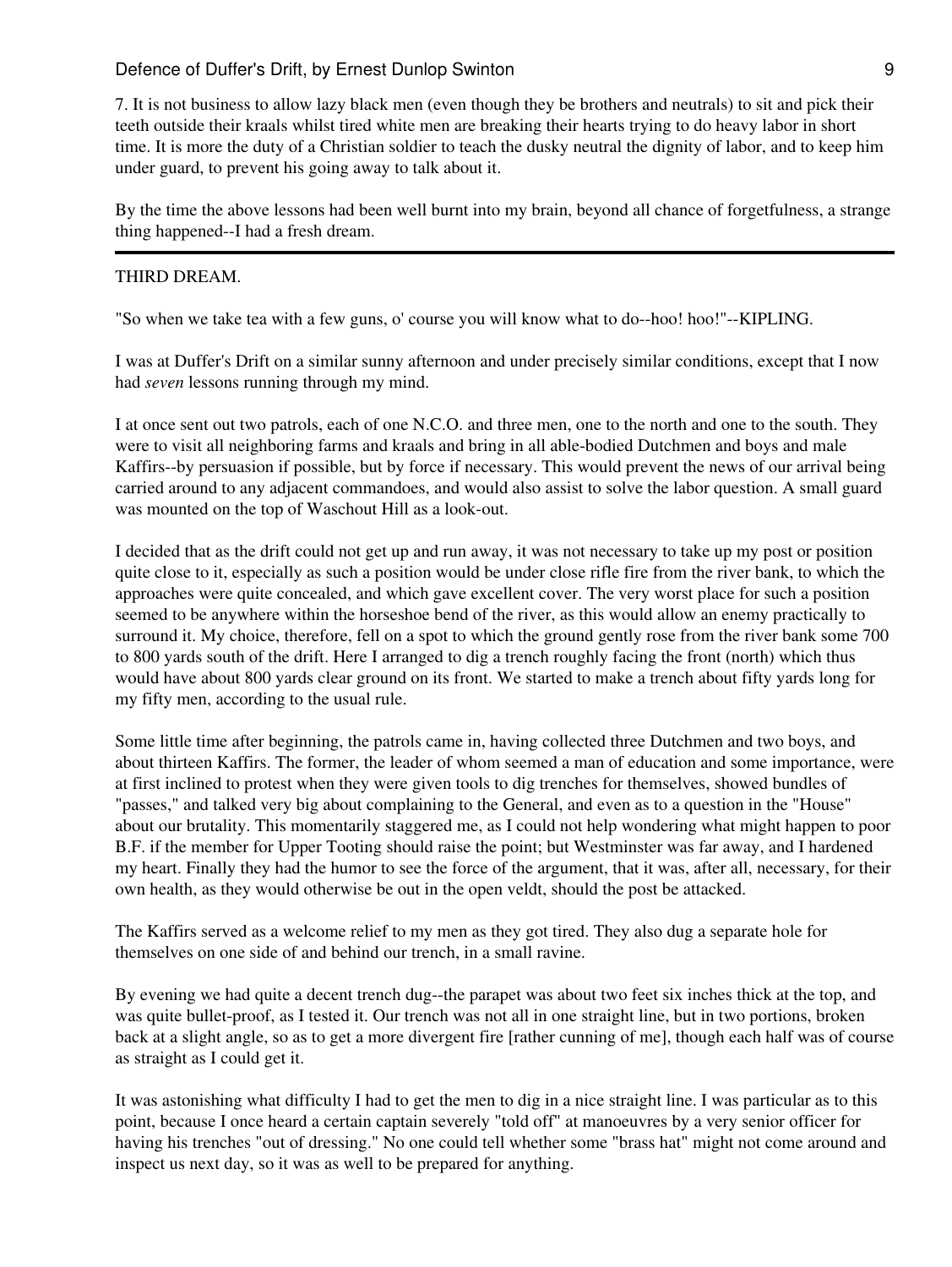At dusk the guard on Waschout Hill, for whom a trench had also been dug, was relieved and increased to six men, and after teas and giving out the orders for the next day, we all "turned in" in our trenches. The tents were not pitched, as we were not going to occupy them, and it was no good merely showing up our position. A guard was mounted over our prisoners, or rather "guests," and furnished one sentry to watch over them.

Before falling asleep I ran over my seven lessons, and it seemed to me I had left nothing undone which could possibly help towards success. We were entrenched, had a good bullet-proof defence, all our rations and ammunition close at hand in the trenches, and water-bottles filled. It was with a contented feeling of having done everything right and of being quite "the little white-haired boy" that I gradually dozed off.

Next morning dawned brightly and uneventfully, and we had about an hour's work improving details of our trenches before breakfasts were ready. Just as breakfast was over, the sentry on Waschout Hill reported a cloud of dust away to the north, by Regret Table Mountain. This was caused by a large party of men mounted with wheeled transport of some sort. They were most probably the enemy, and seemed to be trekking in all innocence of our presence for the drift.

What a "scoop," I thought, if they come on quite unsuspecting, and cross the drift in a lump without discerning our position. I shall lie low, let the advanced party go past without a shot, and wait until the main body gets over this side within close range, and then open magazine fire into the thick of them. Yes, it will be just when they reach that broken ant-hill about 400 yards away that I shall give the word "Fire!"

However, it was not to be. After a short time the enemy halted, apparently for consideration. The advanced men seemed to have a consultation, and then gradually approached Incidentamba farm with much caution. Two or three women ran out and waved, whereupon these men galloped up to the farm at once. What passed, of course, we could not tell, but evidently the women gave information as to our arrival and position, because the effect was electrical. The advanced Boers split up into two main parties, one riding towards the river a long way to the east, and another going similarly to the west. One man galloped back with the information obtained to the main body, which became all bustle, and started off with their wagons behind Incidentamba, when they were lost to sight. Of course, they were all well out of range, and as we were quite ready, the only thing to do was to wait till they came out in the open within range, and then to shoot them down.

The minutes seemed to crawl--five, then ten minutes passed with no further sign of the enemy. Suddenly, "Beg pardon, sir; I think I see somethink on top of that kop-je on the fur side yonder." One of the men drew my attention to a few specks which looked like wagons moving about on the flatish shoulder of Incidentamba. Whilst I was focussing my glasses there was a "boom" from the hill, followed by a sharp report and a puff of smoke up in the air quite close by, then the sound as of heavy rain pattering down some two hundred feet in front of the trench, each drop raising its own little cloud of dust. This, of course, called forth the time-honored remarks of "What ho, she bumps!" and "Now we shan't be long," which proved only too true. I was aghast--I had quite forgotten the possibility of guns being used against me, though, had I remembered their existence, I do not know with my then knowledge, what difference it would have made to my defensive measures. As there was some little uneasiness among my men, I, quite cheerful in the security of our nice trench with the thick bullet-proof parapet, at once shouted out, "It's all right, men; keep under cover, and they can't touch us." A moment later there was a second boom, the shell whistled over our heads, and the hillside some way behind the trench was spattered with bullets.

By this time we were crouching as close as possible to the parapet, which, though it had seemed only quite a short time before so complete, now suddenly felt most woefully inadequate, with those beastly shells dropping their bullets down from the sky. Another boom. This time the shell burst well, and the whole ground in front of the trench was covered with bullets, one man being hit. At this moment rifle fire began on Waschout Hill, but no bullets came our way. Almost immediately another shot followed which showered bullets all over us; a few more men were hit, whose groans were unpleasant to listen to. Tools were seized, and men began frantically to try and dig themselves deeper into the hard earth, as our trench seemed to give no more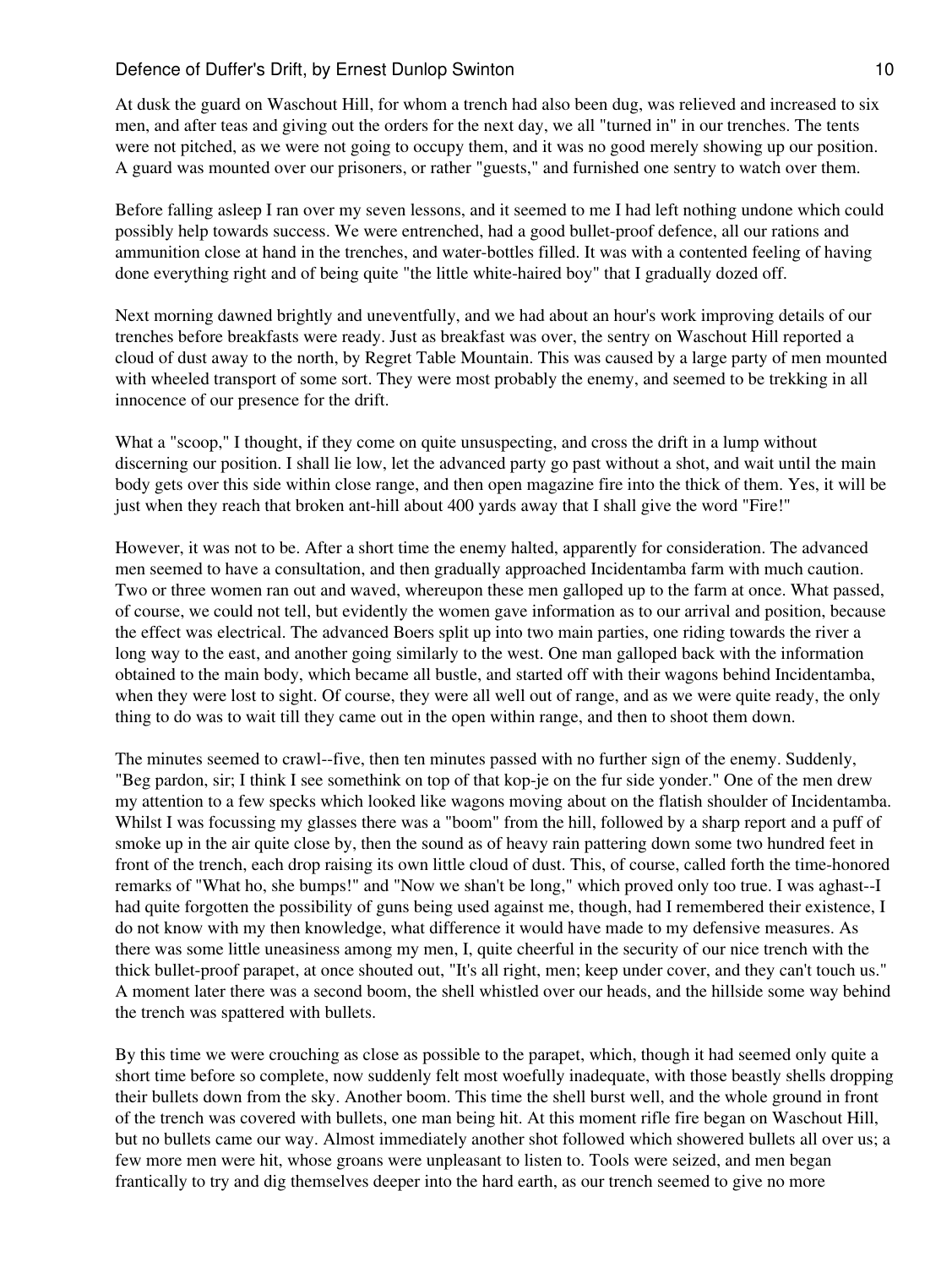protection from the dropping bullets than a saucer would from a storm of rain--but it was too late. We could not sink into the earth fast enough. The Boers had got the range of the trench to a nicety, and the shells burst over us now with a horrible methodic precision. Several men were hit, and there was no reason why the enemy should cease to rain shrapnel over us until we were all killed. As we were absolutely powerless to do anything, I put up the white flag. All I could do was to thank Providence that the enemy had no quick-firing field guns, or, though "we had not been long," we should have been blotted out before we could have hoisted it.

As soon as the gun-fire ceased, I was greatly surprised to find that no party of Boers came down from their artillery position on Incidentamba to take our surrender, but within three minutes some fifty Boers galloped up from the river bank on the east and the west, and a few more came up from the south round Waschout Hill. The guard on Waschout Hill, which had done a certain amount of damage to the enemy, had two men wounded by rifle fire. Not a single shell had come near them, though they were close to the Kaffir huts, which were plain enough.

\* \* \* \* \*

What an anti-climax the reality had been from the pleasurable anticipations of the early morn, when I had first sighted the Boers.

Of course, the women on the farm had betrayed us, but it was difficult to make out why the Boers had at first halted and begun to be suspicious before they had seen the women at the farm. What could they have discovered? I failed entirely to solve this mystery.

During the day's trek the following lessons slowly evolved themselves, and were stored in my mind in addition to those already learnt:

8. When collecting the friendly stranger and his sons in order to prevent their taking information to the enemy of your existence and whereabouts, if you are wishful for a "surprise packet," do not forget also to gather his wife and his daughter, his manservant and his maidservant (who also have tongues), and his ox and his ass (which may possibly serve the enemy). Of course, if they are very numerous or very far off, this is impossible; only do not then hope to surprise the enemy.

9. Do not forget that, if guns are going to be used against you, a shallow trench with a low parapet some way from it is worse than useless, even though the parapet be bullet-proof ten times over. The trench gives the gunners an object to lay on, and gives no protection from shrapnel. Against well-aimed long-range artillery fire it would be better to scatter the defenders in the open, hidden in grass and bushes, or behind stones or ant-hills, than to keep them huddled in such a trench. With your men scattered around you can safely let the enemy fill your trench to the brim with shrapnel bullets.

10. Though to stop a shrapnel bullet much less actual thickness of earth is necessary than to stop a rifle bullet, yet this earth must be in the right place. For protection you must be able to get right close under the cover. As narrow a trench as possible, with the sides and inside of the parapet as steep as they will stand, will give you the best chance. To hollow out the bottom of the trench sides to give extra room will be even better, because the open top of the trench can be kept the less wide. The more like a mere slit the open top of the trench is, the fewer shrapnel bullets will get in. While chewing over these lessons learnt from bitter experience, I had yet another dream.

# FOURTH DREAM.

"O wad some power the giftie gie us, To see oursels as others see us!" BURNS.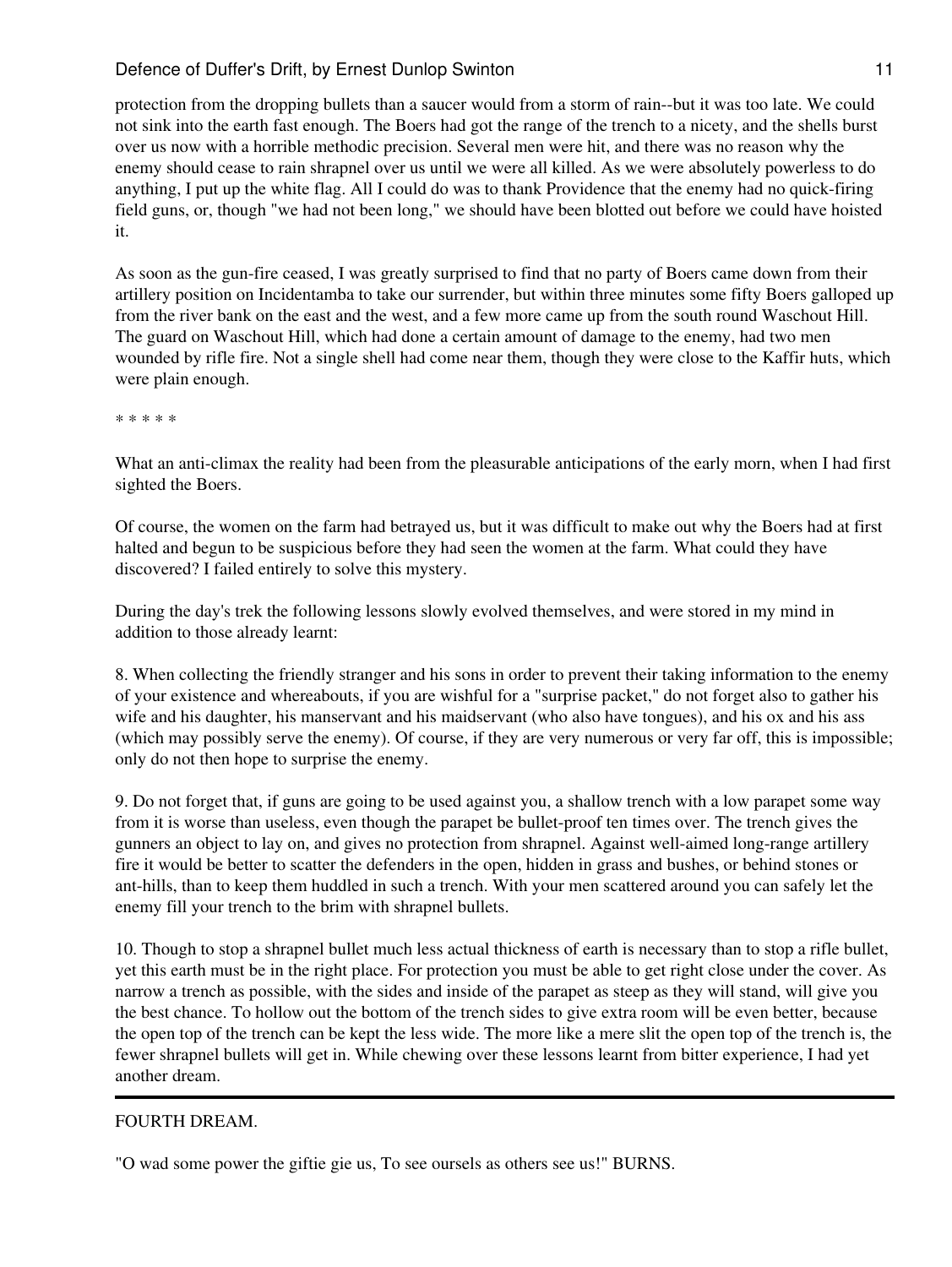Again did I find myself facing the same problem, this time with *ten* lessons to guide me. I started off by sending out patrols, as described in my last dream, but their orders were slightly different. All human beings were to be brought into our post, and any animals which could be of use to the enemy were to be shot, as we had no place for them.

For my defensive post I chose the position already described in my last dream, which seemed very suitable, for the reasons already given. We consequently dug a trench similar in plan to that already described, but, as I feared the possibility of guns being used against us, it was of a very different section. In plan it faced north generally, and was slightly broken forward to the front, each half being quite straight. In section it was about three feet six inches deep, with a parapet about twelve inches high in front of it; we made the trench as narrow as possible at the top compatible with free movement. Each man hollowed out the under part of the trench to suit himself, and made his own portion of the parapet to suit his height. The parapet was about two feet six inches thick at the top and quite steep inside, being built up of pieces of broken ant-heap, which were nearly as hard as stone.

The patrols returned shortly with their bag of a few men, women, and children. The women indulged in much useless abuse, and refused to obey orders, taking the matter less philosophically than their mankind. Here was evidently an opportunity of making use of the short training I had once had as A.D.C. I tried it. I treated the ladies with tons of "tact" in my suavest manner, and repeated the only Dutch words of comfort I knew--"Al zal recht kom"--but to no purpose. They had not been brought up to appreciate tact; in fact, they were not taking any. I turned regretfully round to the color-sergeant, winked solemnly and officially, and seeing an answering but respectful quiver in his left eyelid, said:

"Color-sergeant."

"Sir?"

"Which do you think is the best way of setting alight to a farm?"

"Well, sir, some prefer the large bedstead and straw, but I think the 'armonium and a little kerosene in one corner is as neat as anything."

There was no need for more--the ladies quite understood this sort of tact; the trouble was over.

The Dutchmen and Kaffirs were at once started digging shelters for themselves and the women and children. The latter were placed together, and were put into a small ravine not far from the trench, as it was necessary to place them in a really deep trench, firstly to keep them safe, and secondly to prevent their waving or signalling to the enemy. The existence of this ravine, therefore, saved much digging, as it only required some hollowing out at the bottom and a little excavation to suit admirably.

All dug with a will, and by night the shelters for the women and children and men prisoners, and the firing trench, were nearly done. All arrangements for the guards and sentries were the same as those described in the last dream, and after seeing everything was all correct and the ladies provided with tents to crawl under (they had their own blankets), I went to sleep with a feeling of well-earned security.

At daybreak next morning, as there were no signs of any enemy, we continued to improve our trench, altering the depth and alignment where necessary, each man suiting the size of the trench to his own legs. In the end the trench really looked quite neat, with the fresh red earth contrasting with the yellow of the veldt. As one of my reservists remarked, it only wanted an edging of oyster shells or ginger-beer bottles to be like his little "broccoli patch" at home. Upon these important details and breakfast a good two hours had been spent, when a force was reported to the north in the same position as described in the previous dream. It advanced in the same manner, except, of course, the advance men were met by no one at the farm. When I saw this, I could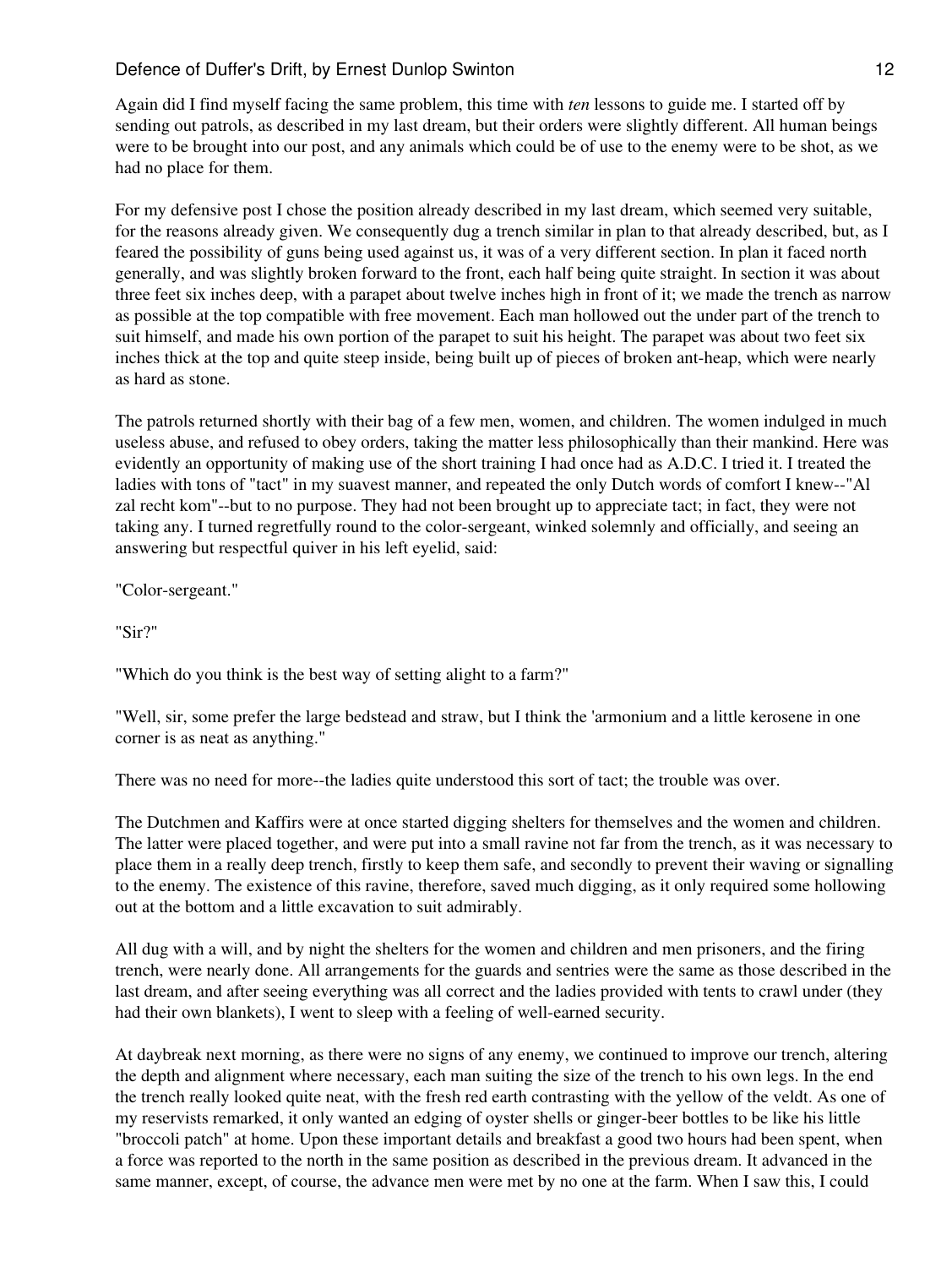not help patting myself on the back and smiling at the Dutch ladies in the pit, who only scowled at me in return, and (whisper) spat!

The advanced party of the enemy came on, scouting carefully and stalking the farm as they came. As they appeared quite unwarned, I was wondering if I should be able to surprise them, all innocent of our presence, with a close-range volley, and then magazine fire into their midst, when suddenly one man stopped and the others gathered round him. This was when they were some 1,800 yards away, about on a level with the end of Incidentamba. They had evidently seen something and sniffed danger, for there was a short palaver and much pointing. A messenger then galloped back to the main body, which turned off behind Incidentamba with its wagons, etc. A small number, including a man on a white horse, rode off in a vague way to the west. The object of this move I could not quite see. They appeared to have a vehicle with them of some sort. The advanced party split up as already described. As all were still at long range, we could only wait.

Very shortly "boom" went a gun from the top of Incidentamba, and a shrapnel shell burst not far from us. A second and third followed, after which they soon picked up our range exactly, and the shell began to burst all about us; however, we were quite snug and happy in our nice deep trench, where we contentedly crouched. The waste of good and valuable shrapnel shell by the enemy was the cause of much amusement to the men, who were in great spirits, and, as one of them remarked, were "as cosy as cockroaches in a crack." At the expenditure of many shells two men only were hit--in the legs.

After a time the guns ceased fire, and we at once manned the parapet and stood up to repel an attack, but we could see no Boers, though the air began at once to whistle and hum with bullets. Nearly all these seemed to come from the river-bank in front, to the north and north-east, and kept the parapet one continual spirt of dust as they smacked into it. All we could do was to fire by sound at various likely bushes on the river-bank, and this we did with the greatest possible diligence, but no visible result.

In about a quarter of an hour we had had five men shot through the head, the most exposed part. The mere raising of a head to fire seemed to be absolutely fatal, as it had on a former occasion when we were attempting to fire at close range over a parapet against the enemy concealed. I saw two poor fellows trying to build up a pitiful little kind of house of cards with stones and pieces of anthill through which to fire. This was as conspicuous as a chimney-pot on top of the parapet, and was at once shot to powder before they had even used it, but not before it had suggested to me the remedy for this state of affairs. Of course, we wanted in such a case "head cover" and "loopholes." As usual, I was wise after the event, for we had no chance of making them then, even had we not been otherwise harassed. Suddenly the noise of firing became much more intense, but with the smack of the bullets striking the earth all round quite close it was not easy to tell from which direction this fresh firing came. At the same time the men seemed to be dropping much oftener, and I was impressing them with the necessity of keeping up a brisker fire to the front, when I noticed a bullet hit *our* side of the parapet.

It then became clear, the enemy must evidently have got into the donga behind us (to which I paid no attention, as it was to the rear), and were shooting us in the back as we stood up to our parapet.

This, I thought, must be what is called being "taken in *reverse*," and it was.

By the time I had gathered what was happening, about a dozen more men had been bowled over. I then ordered the whole lot to take cover in the trench, and only pop up to take a shot to the front or rear. But no more could be done by us towards the rear than to the front. The conditions were the same--no Boers to be seen. At this moment two of the guard from Waschout Hill started to run in to our trench, and a terrific fusillade was opened on to them, the bullets kicking up the dust all round them as they ran. One poor fellow was dropped, but the other managed to reach our trench and fall into it. He too was badly hit, but just had the strength to gasp out that except himself and the man who had started with him, all the guard on Waschout Hill had been killed or wounded, and that the Boers were gradually working their way up to the top. This was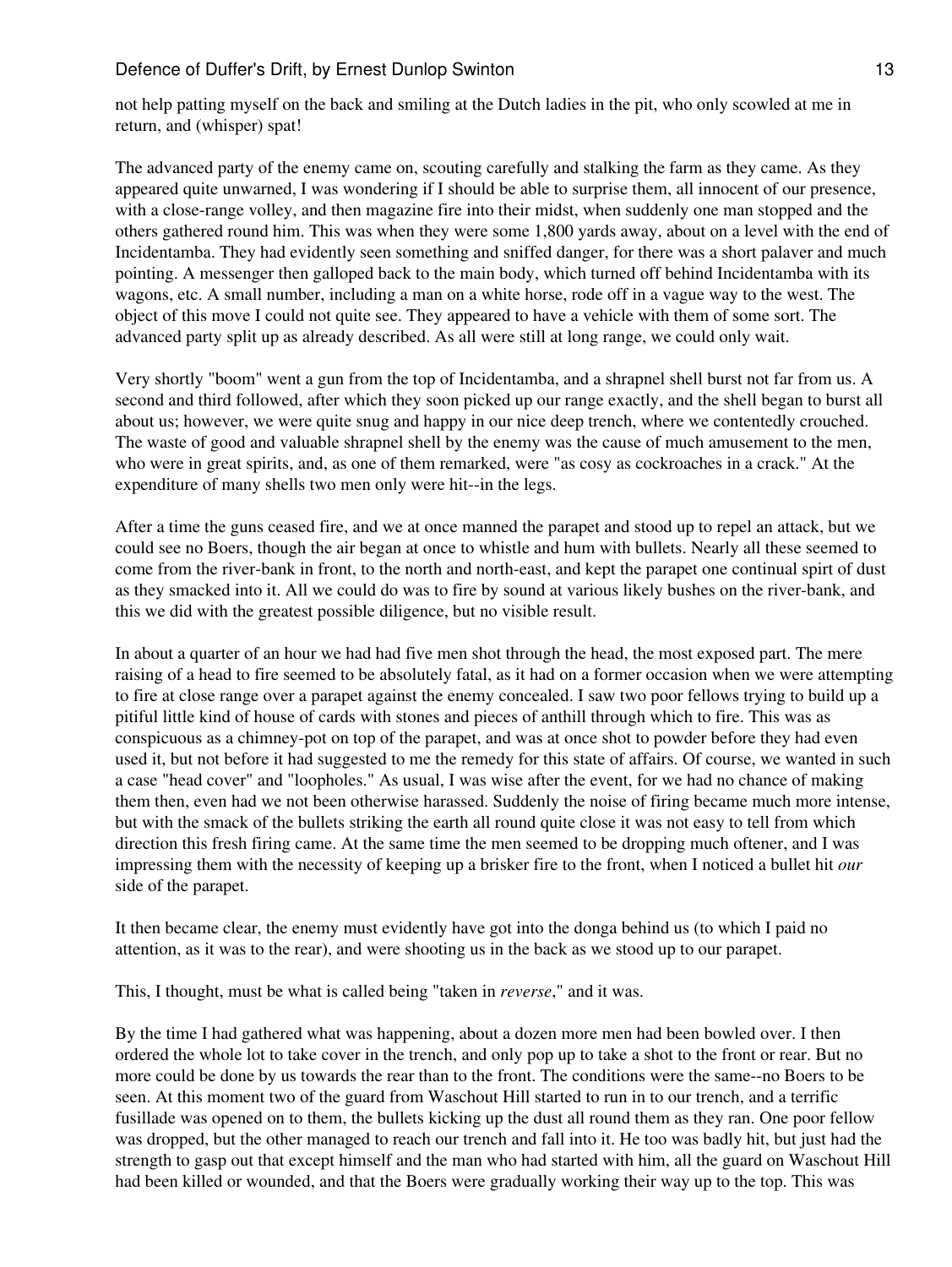indeed cheering.

So hot was the fire now that no one could raise his head above ground without being shot, and by crouching down altogether and not attempting to aim, but merely firing our rifles over the edge of the trench, we remained for a short time without casualties. This respite, however, was short, for the men in the right half of the trench began to drop unaccountably whilst they were sitting well under cover, and not exposing themselves at all. I gradually discovered the cause of this. Some snipers must have reached the top of Waschout Hill, and were shooting straight down our right half trench. As the bullets snicked in thicker and thicker, it was plain the number of snipers was being increased.

This, I thought, must be being "*enfiladed* from a flank." It was so.

Without any order, we had all instinctively vacated the right half of our trench and crowded into the left half, which by great good luck could not be enfiladed from any point on the south side of the river, nor indeed by rifle-fire from anywhere, as, owing to the ground, its prolongation on the right was up above ground into the open air, and to the left did not touch ground for some 3,000 yards away on the veldt on the north bank.

Though we were huddled together quite helpless like rats in a trap, still it was in a small degree comforting to think that, short of charging the enemy could do nothing. For that we fixed bayonets and grimly waited. If they did make an assault, we had bayonets, and they had not, and we could sell our lives very dearly in a rough-and-tumble.

Alas! I was again deceived. There was to be no chance of close quarters and cold steel, for suddenly we heard, far away out on the veldt to the north, a sound as of some one beating a tin tray, and a covey of little shells whistled into the ground close by the trench; two of these burst on touching the ground. Right out of rifle-range, away on the open veldt on the north, I saw a party of Boers, with a white horse and a vehicle. Then I knew. But how had they managed to hit off so well the right spot to go to to enfilade our trench before they even knew where we were?

Pompom pompompom again, and the little steel devils ploughed their way into the middle of us in our shell-trap, mangling seven men. I at once diagnosed the position with great professional acumen--we were now *enfiladed* from *both* flanks, but the knowledge was acquired too late to help us, for--

"We lay bare as the paunch of the purser's sow, To the hail of the Nordenfeldt."

This was the last straw; there was nothing left but surrender or entire annihilation at long range. I surrendered.

Boers, as usual, sprang up from all round. We had fought for three hours, and had twenty-five killed and seventeen wounded. Of these, seven only had been hit by the shrapnel and rifle-fire from the *front*. All the rest had been killed or hit from the *flanks*, where there should be few enemies, or the *rear*, where there should be none! This fact convinced me that my preconceived notions as to the *front*, and its danger relative to the other points of the compass, needed considerable modification. All my cherished ideas were being ruthlessly swept away, and I was plunged into a sea of doubt, groping for *something* certain or fixed to lay hold of. Could Longfellow, when he wrote that immortal line, "Things are not what they seem," ever have been in my position?

The survivors were naturally a little disheartened at their total discomfiture, when all had started so well with them in their "crack." This expressed itself in different ways. As one man said to a corporal, who was plugging a hole in his ear with a bit of rag--

"Somethink sickening, I call it, this enfilading racket; you never know which way it will take yer. I'm fairly fed up." To which the gloomy reply, "Enfiladed? Of course we've been enfiladed. This 'ere trench should have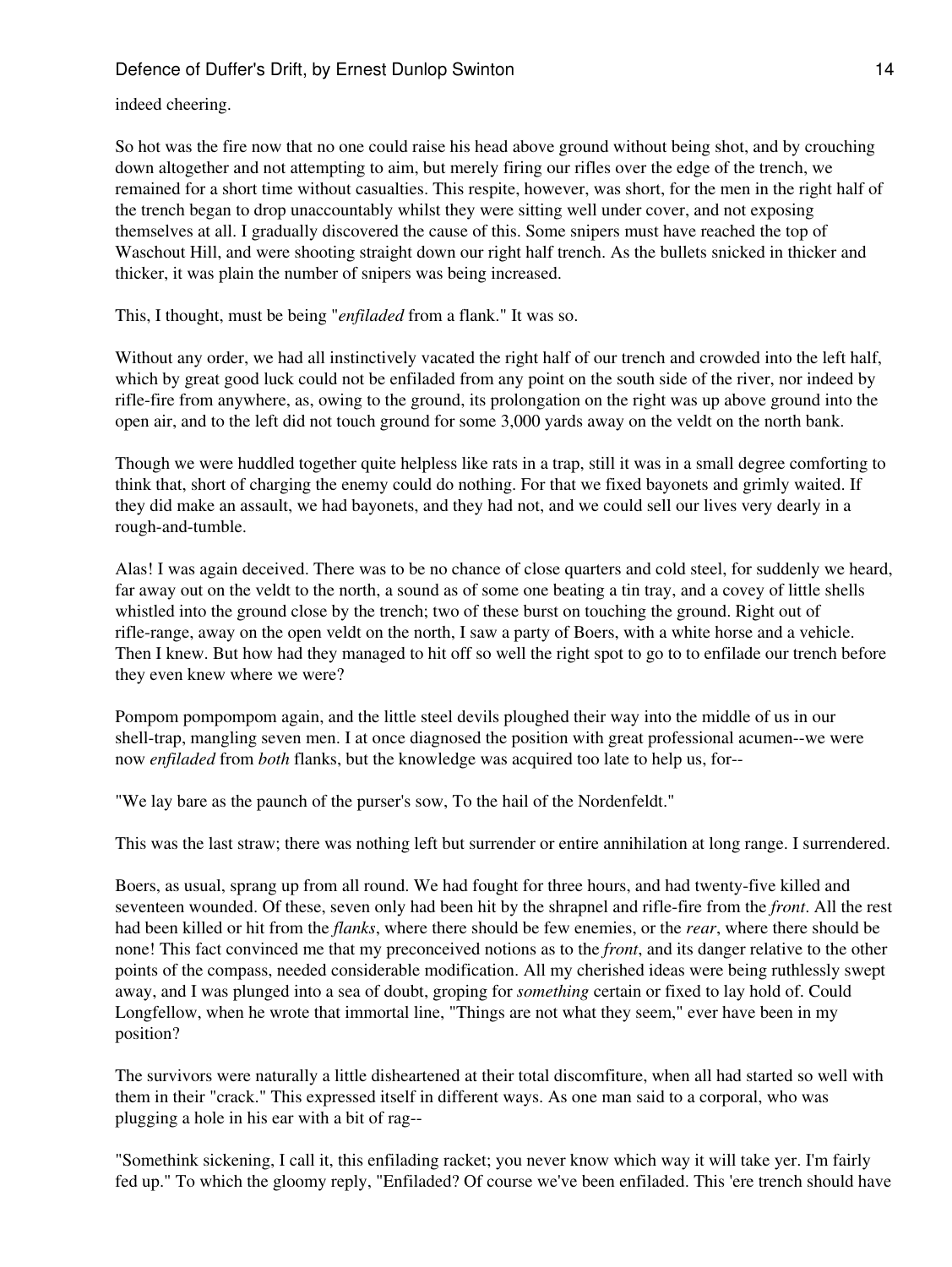been wiggled about a bit, and then there would not have been quite so much of it. Yes, wiggled about--that's what it should have been." To which chipped in a third, "Yes, and somethink to keep the blighters from shooting us in the back wouldn't 'ave done us much 'arm, anyway."

There were evidently more things in *earth* than I had hitherto dreamt of in my philosophy!

\* \* \* \* \*

As we trekked away to the north under a detached guard of Boers, many little points such as the above sank into my soul, but I could not for some time solve the mystery of why we had not succeeded in surprising the enemy. There were no men, women, children, or Kaffirs who knew of our arrival, who could have warned them. How did they spot our presence so soon, as they evidently must have done when they stopped and consulted in the morning? It was not until passing Incidentamba, as I casually happened to look round and survey the scene of the fight from the enemy's point of view, that I discovered the simple answer to the riddle. There on the smooth yellow slope of the veldt just south of the drift was a brownish-red streak, as plain as the Long Man of Wilmington on the dear old Sussex downs, which positively shrieked aloud, "Hi! hi! hi!--this way for the British defence." I then grimly smiled to think of myself sitting like a "slick Alick" in that poster of a trench and expecting to surprise anybody!

Besides having been enfiladed and also taken in reverse, we had again found ourselves at a disadvantage as compared with the concealed enemy shooting at close range, from having to show up at a fixed place in order to fire.

Eventually I collected the following lessons:

11. For a small isolated post and an active enemy, there are no *flanks*, no *rear*, or, to put it otherwise, it is *front all round*.

12. Beware of being taken in *reverse*; take care, when placing and making your defences, that when you are engaged in shooting the enemy to the front of your trench, his pal cannot sneak up and shoot you in the back.

13. Beware of being *enfiladed*. It is nasty from one flank--far worse from both flanks.

Remember, also, that though you may arrange matters so that you cannot be enfiladed by rifle-fire, yet you may be open to it from long range, by means of gun or pompom fire. There are few straight trenches that cannot be enfiladed from somewhere, if the enemy can only get there. You can sometimes prevent being enfiladed by so placing your trench that no one can get into prolongation of it to fire down it, or you can "wiggle" it about in many ways, so that it is not straight, or make "traverses" across it, or dig separate trenches for every two or three men.

14. Do not have your trench near rising ground over which you cannot see, and which you cannot hold.

15. Do not huddle all your men together in a small trench like sheep in a pen. Give them air.

16. As once before--cover from sight is often worth more than cover from bullets.

For close shooting from a non-concealed trench, *head cover* with *loopholes* is an advantage. This should be bullet-proof and not be conspicuously on the top of the parapet, so as to draw fire, or it will be far more dangerous than having none.

17. To surprise the enemy is a great advantage.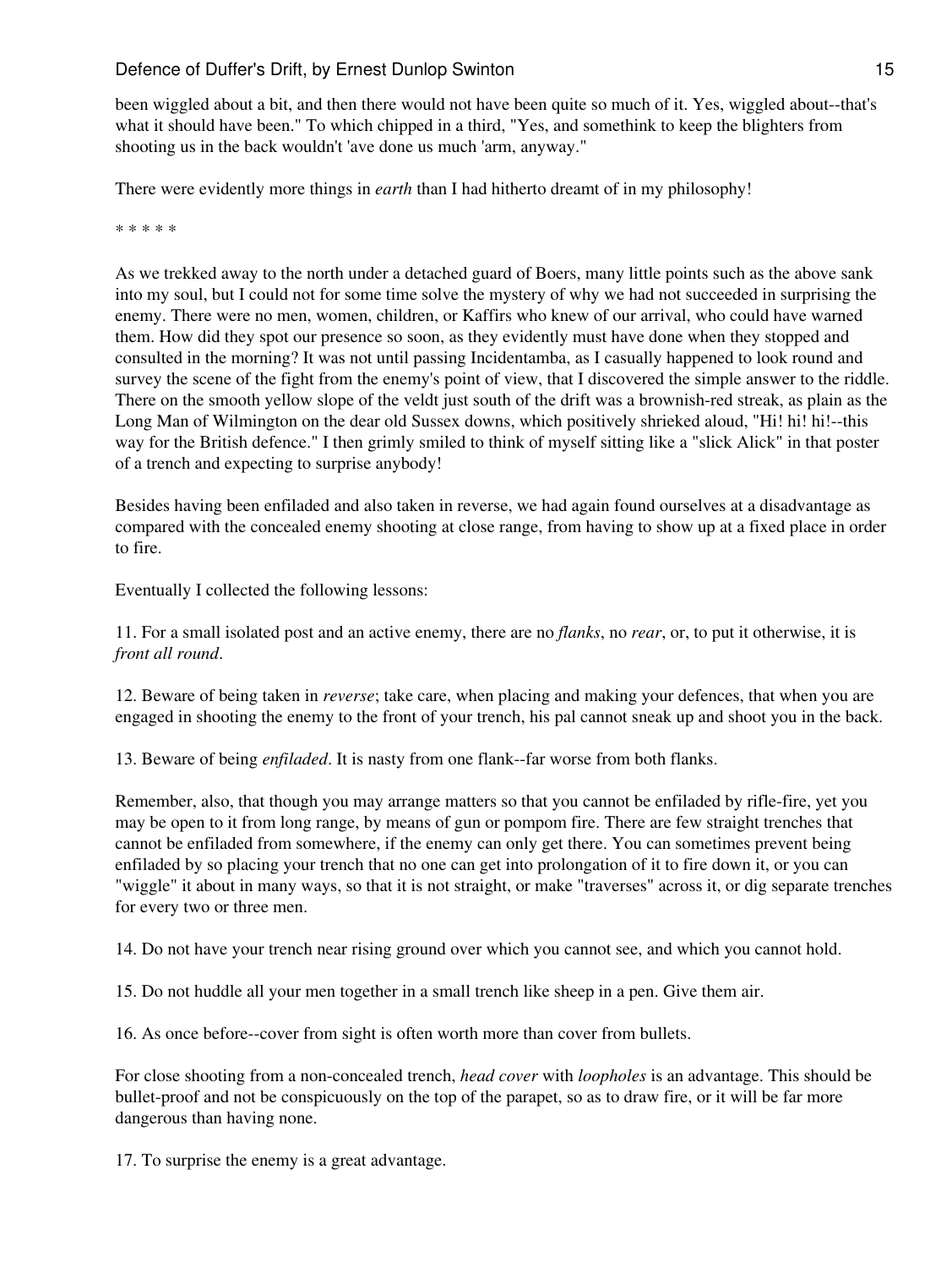18. If you wish to obtain this advantage, *conceal* your position. Though for promotion it may be sound to advertise your position, for defence it is not.

19. To test the concealment or otherwise of your position, look at it from the enemy's point of view.

#### FIFTH DREAM.

"A trifling sum of misery New added to the foot of thy account." DRYDEN.

"Jack Frost looked forth one still clear night, And he said, 'Now I shall be out of sight; So over the valley and over the height In silence I'll take my way.'" GOULD.

Again I faced the same task with a fresh mind and fresh hopes, all that remained with me of my former attempts being *nineteen* lessons.

Having detailed the two patrols and the guard on Waschout Hill as already described, I spent some twenty minutes--whilst the stores, etc., were being arranged--in walking about to choose a position to hold in the light of my nineteen lessons.

I came to the conclusion that it was not any good being near the top of a hill and yet not *at* the top. I would make my post on the top of Waschout Hill, where I could not be overlooked from any place within rifle-range, and where I should, I believed, have "command." I was not quite certain what "command" meant, but I knew it was important--it says so in the book; besides, in all the manoeuvres I had attended and tactical schemes I had seen, the "defence" always held a position on top of a hill or ridge. My duty was plain: Waschout Hill seemed the only place which did not contravene any of the nineteen lessons I had learnt, and up it I walked. As I stood near one of the huts, I got an excellent view of the drift and its southern approach just over the bulge of the hill, and a clear view of the river further east and west. I thought at first I would demolish the few grass and matting huts which, with some empty kerosene tins and heaps of bones and *débris*, formed the Kaffir kraal, but on consideration I decided to play cunning, and that this same innocent-looking Kaffir kraal would materially assist me to hide my defences. I made out my plan of operations in detail, and we had soon conveyed all our stores up to the top of the hill, and started work.

Upon the return of the patrols with their prisoners, the Dutchmen and "boys" were told off to dig for themselves and their females. The Kaffirs of the kraal we had impressed to assist at once.

My arrangements were as follows: All round the huts on the hill-top, and close to them we dug some ten short lengths of deep firing-trench, curved in plan, and each long enough to hold five men. These trenches had extremely low parapets, really only serving as rifle-rests, some of the excavated earth being heaped up *behind* the trenches to the height of a foot or so, the remainder being dealt with as described later. In most cases the parapets were provided with grooves to fire through at ground-level, the parapet on each side being high enough to just protect the head. As with the background the men's heads were not really visible, it was unnecessary to provide proper loopholes, which would have necessitated also the use of new sandbags, which would be rather conspicuous and troublesome to conceal. When the men using these trenches were firing, their heads would be just above the level of the ground. These firing-trenches having been got well under way, the communication trenches were started. These were to be narrow and deep, leading from one trench to the next, and also leading from each trench back to four of the huts, which were to be arranged as follows, to allow of men to fire standing up without being seen. Round the inside of the walls of these huts part of the excavated earth, of which there was ample, would be built up with sand bags, piece of anthill, stones, etc., to a height that a man can fire over, about four and a half feet, and to a thickness of some two and a half feet at the top, and loopholes, which would be quite invisible, cut through the hut sides above this parapet. There was room in each hut for three men to fire. In three of them I meant to place my best shots, to act as snipers, as they would have a more favorable position than the men in the trenches below, and the fourth was a conning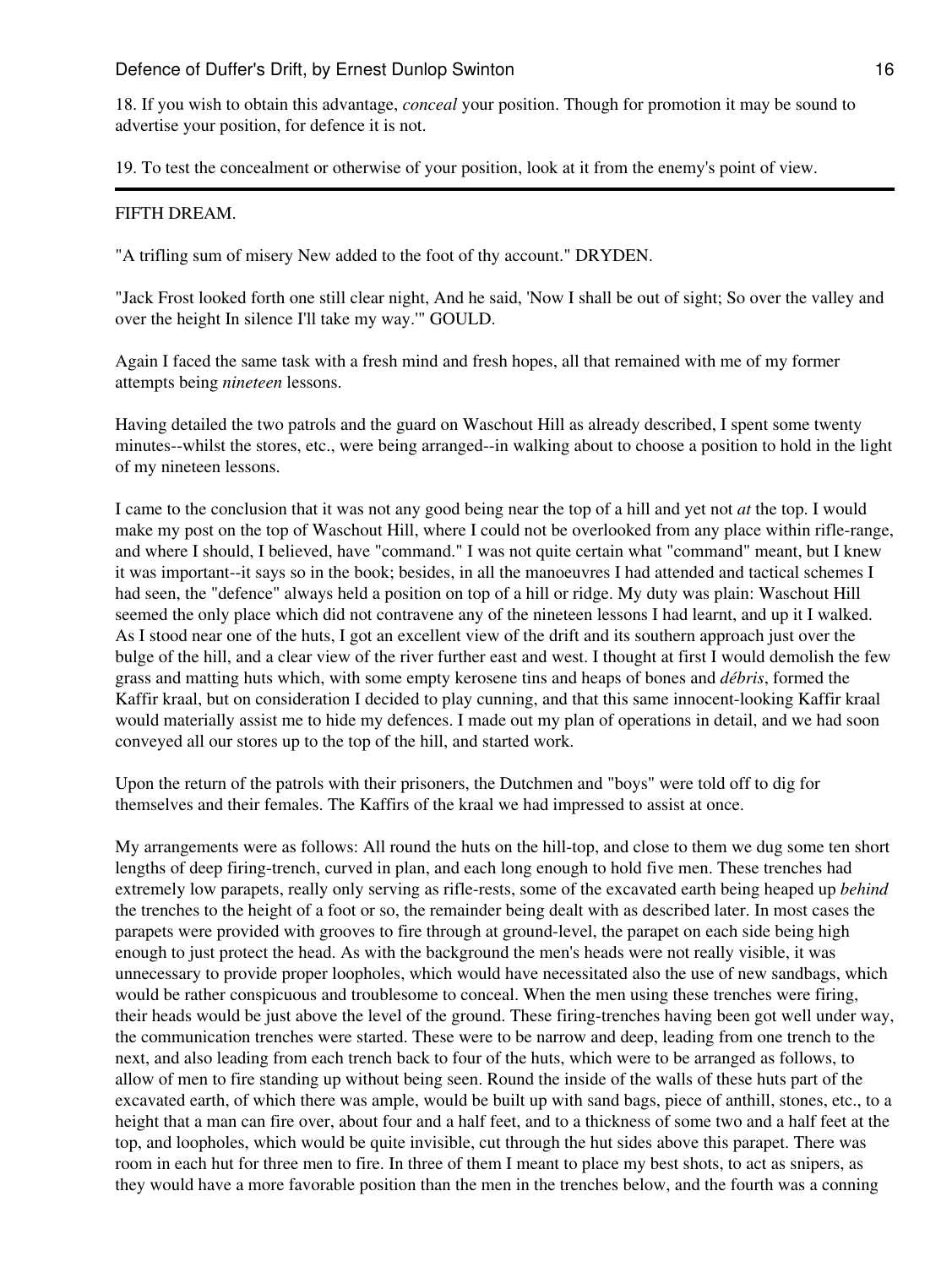tower for myself. All the tents and stores were stacked inside one of the huts out of sight.

That evening, in spite of the hardness of the work, which caused much grousing among my men, we had got the firing trenches complete, but the others were not finished--they were only half the necessary depth. The earth-walls inside the huts were also not quite completed. The Kaffirs and Dutch had deep pits, as before, in three of the huts. Ammunition and rations were distributed round the trenches the last thing before we turned in. I also had all water-bottles and every vessel that would hold water, such as empty tins, Kaffir gourds, and cooking-pots, filled and distributed in case of a long and protracted fight. Having issued orders as to the necessity for the greatest secrecy in not giving away our position should Boers turn up early next morning, I went to sleep with confidence. We had, anyhow, a very good position, and though our communications were not quite perfect, these we could soon improve if we had any time to ourselves the next morning.

Next morning broke; no enemy in sight. This was excellent, and before daylight we were hard at it, finishing the work still undone. By this time the men had fully entered into the spirit of the thing, and were quite keen on surprising Brother Boer if possible. While the digging was proceeding, the "dixies" were being boiled for the breakfasts inside four grass-screens, some of which we found lying about, so as to show nothing but some very natural smoke above the kraal. I picked out one or two of my smartest N.C.O.'s, and instructed them to walk down the hill in different directions to the river-bank and try if they could see the heads of the men in the firing trenches against the sky. If so, the heaps of earth, tins, bones, grass-screens, etc., should be re-arranged so as to give a background to every man's head.

To review the place generally, I and my orderly walked off some half-mile to the north of the river. As we were going some distance, we doffed our helmets and wrapped ourselves in two beautiful orange and magenta striped blankets, borrowed from our Kaffir lady guests, in case any stray Boer should be lurking around, as he might be interested to see two "khakis" wandering about on the veldt. It was awkward trying to walk with our rifles hidden under our blankets, and, moreover, every two minutes we had to look around to see if the sentry at the camp had signalled any enemy in sight. This was to be done by raising a pole on the highest hut. The result of our work was splendid. We saw a Kaffir kraal on a hill, and to us "it was nothing more." There were the heaps of *débris* usually round a kraal, looking most natural, but no heads were visible, and no trenches. There was only one fault, and that was that a few thoughtless men began, as we looked, to spread their brown army blankets out in the sun on top of the huts and on the veldt. To the veriest new chum these square blots, like squares of brown sticking-plaster all around the kraal, would have betokened something unusual. To remedy this before it was too late I hastened back.

After we had done our breakfasts, and some three hours after dawn, the sentry in one of the huts reported a force to the north. We could do nothing but wait and hope; everything was ready, and every man knew what to do. No head was to be raised nor a rifle to be fired until I whistled from my conning-tower; then every man would pop up and empty his magazine into any of the enemy in range. If we were shelled the men in the huts could at once drop into the deep trenches and be safe. Standing in my "conning-tower," from the loopholes of which I could see the drift, I thought over the possibilities before us. With great luck perhaps the Boer scouts would pass us on either side, and so allow us to lie low for the main body. With a view to seeing exactly how far I would let the latter come before opening fire, and to marking the exact spot when it would be best to give the word, I got down into the firing-trenches facing the drift and the road south to see how matters appeared from the level of the rifles. To my intense horror, I found that from these trenches neither the drift nor the road on the near bank of the river, until it got a long way south of Waschout Hill, *could be seen*! The bulging convexity of the hill hid all this; it must be *dead ground*! It was. The very spot where I could best catch the enemy, where they *must* pass, was not under my fire! At most, the northern loopholes of the conning tower and one other hut alone could give fire on the drift. How I cursed my stupidity! However, it was no good. I could not now start digging fresh trenches further down the hill; it would betray our whole position at once. I determined to make the best of it, and *if* we were not discovered by the scouts, to open fire on the main body when they were just on the other side of the river bunched up on the bank, waiting for those in front. Here we could fire on them; but it would be at a much longer range than I had intended. It was really a stroke of luck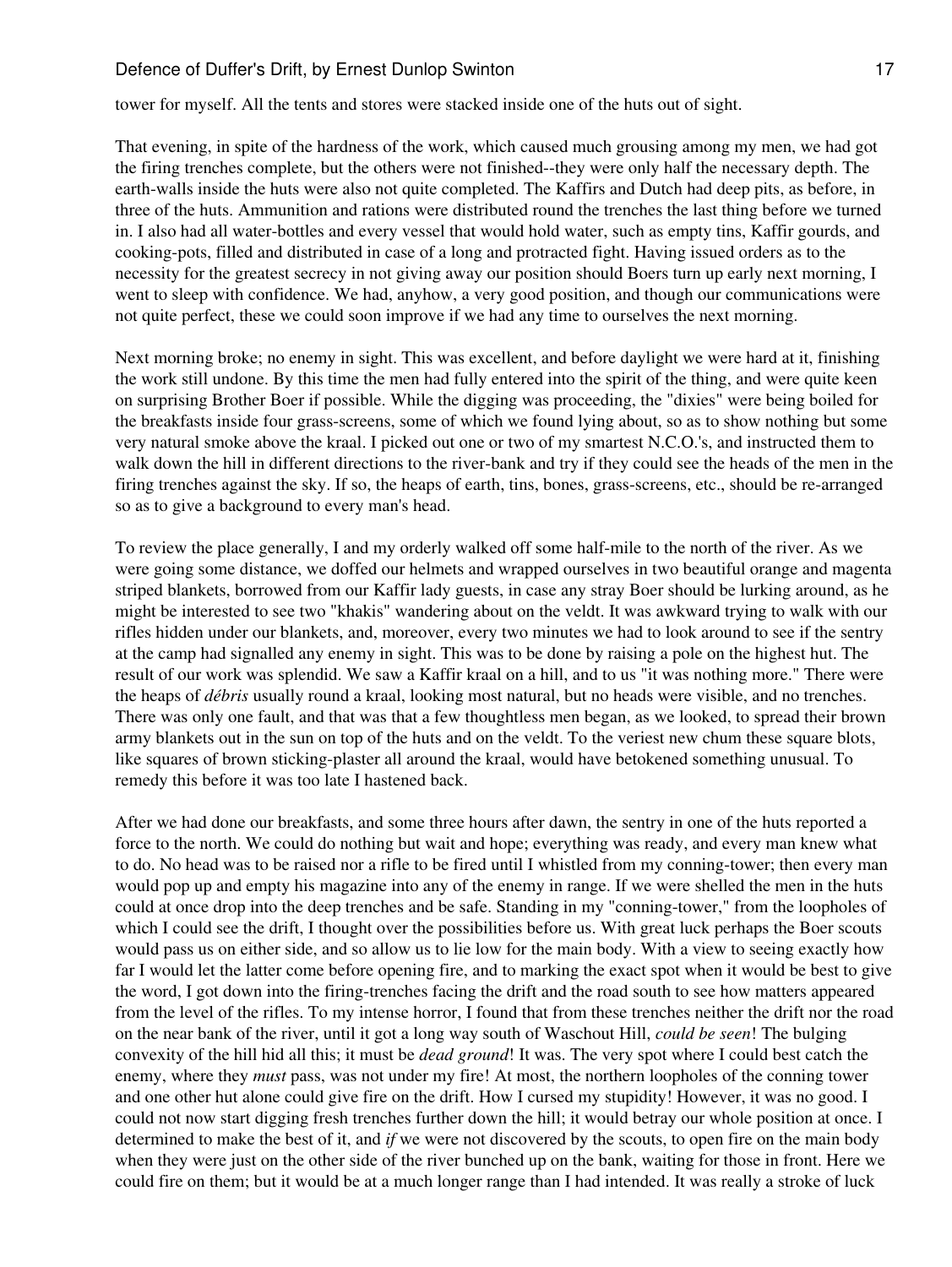that I had discovered this serious fault, for otherwise we might have let the bulk of the enemy cross the drift without discovering the little fact of the dead ground till too late. I reflected, also (though it was not much consolation), that I had erred in good company, for how often had I not seen a "brass-hat" ride along on horseback, and from that height fix the exact position for trenches in which the rifles would be little above the ground. These trenches, however, had not been put to the test of actual use. My error was not going to escape in the same way.

Meanwhile the enemy's scouts had advanced in much the same way as detailed before, except that after coming past Incidentamba Farm they had not halted suspiciously, but came on in small groups or clumps. They crossed the river in several places and examined the bushy banks most carefully, but finding no "khakis" there, they evidently suspected none on the open veldt beyond them, for they advanced "any way" without care. Several of the clumps joined together, and came on chatting in one body of some thirty men. Would they examine the kraal, or would they pass on? My heart beat. The little hill we were on would, unluckily, be certain to prove an attraction for them, because it was an excellent vantage ground whence to scan the horizon to the south, and to signal back to the main body to the north. The kraal was also a suitable place to off-saddle for a few minutes while the main body came up to the drift, and it meant possibly a fire, and therefore a cup of coffee. They rode up towards it laughing, chatting, and smoking, quite unsuspecting. We uttered no sound. Our Dutch and Kaffir guests uttered no sound either, for in their pits was a man with a rifle alongside them. At last they halted a moment some 250 yards away on the northeast, where the slope of the hill was more gradual and showed them all up. A few dismounted, the rest started again straight towards us. It was not magnificent, but it was war. I whistled.

#### \* \* \* \* \*

About ten of them succeeded in galloping off, also some loose horses; five or six of them on the ground threw up their hands and came into the post. On the ground there remained a mass of kicking horses and dead or groaning men. The other parties of scouts to east and west had at once galloped back to the river, where they dismounted under cover and began to pepper us. Anyway, we had done *something*.

As soon as our immediate enemy were disposed of, we opened fire on the main body some 1,500 yards away, who had at once halted and opened out. To these we did a good deal of damage, causing great confusion, which was comforting to watch. The Boer in command of the main body must have gathered that the river-bed was clear, for he made a very bold move; he drove the whole of the wagons, etc., straight on as fast as possible over the odd 400 yards to the river and down the drift into the river-bed, where they were safe from our fire. Their losses must have been heavy over this short distance, for they had to abandon two of their wagons on the way to the river. This was done under cover of the fire from a large number of riflemen, who had at once galloped up to the river-bank, dismounted, and opened fire at us, and also of two guns and a pompom, which had immediately been driven a short distance back and then outwards to the east and west. It was really the best thing he could have done, and if he had only known that we could not fire on the ground to the south of the drift, he might have come straight on with a rush.

We had so far scored; but now ensued a period of stalemate. We were being fired at from the river-bank on the north, and from anthills, etc., pretty well all round, and were also under the intermittent shell-fire from the two guns. They made most excellent practice at the huts, which were soon knocked to bits, but not till they had well served their turn. Some of the new white sandbags from inside the huts were scattered out in full view of the enemy, and it was instructive to see what a splendid target they made for rifle-fire, and how often they were hit. They must have drawn a lot of fire away from the actual trenches. Until the Boers discovered that they could advance south from the drift without being under rifle-fire from our position, they were held up.

Would they discover it? As they had ridden all round us by now, well out of range, they must know all about us and our isolation.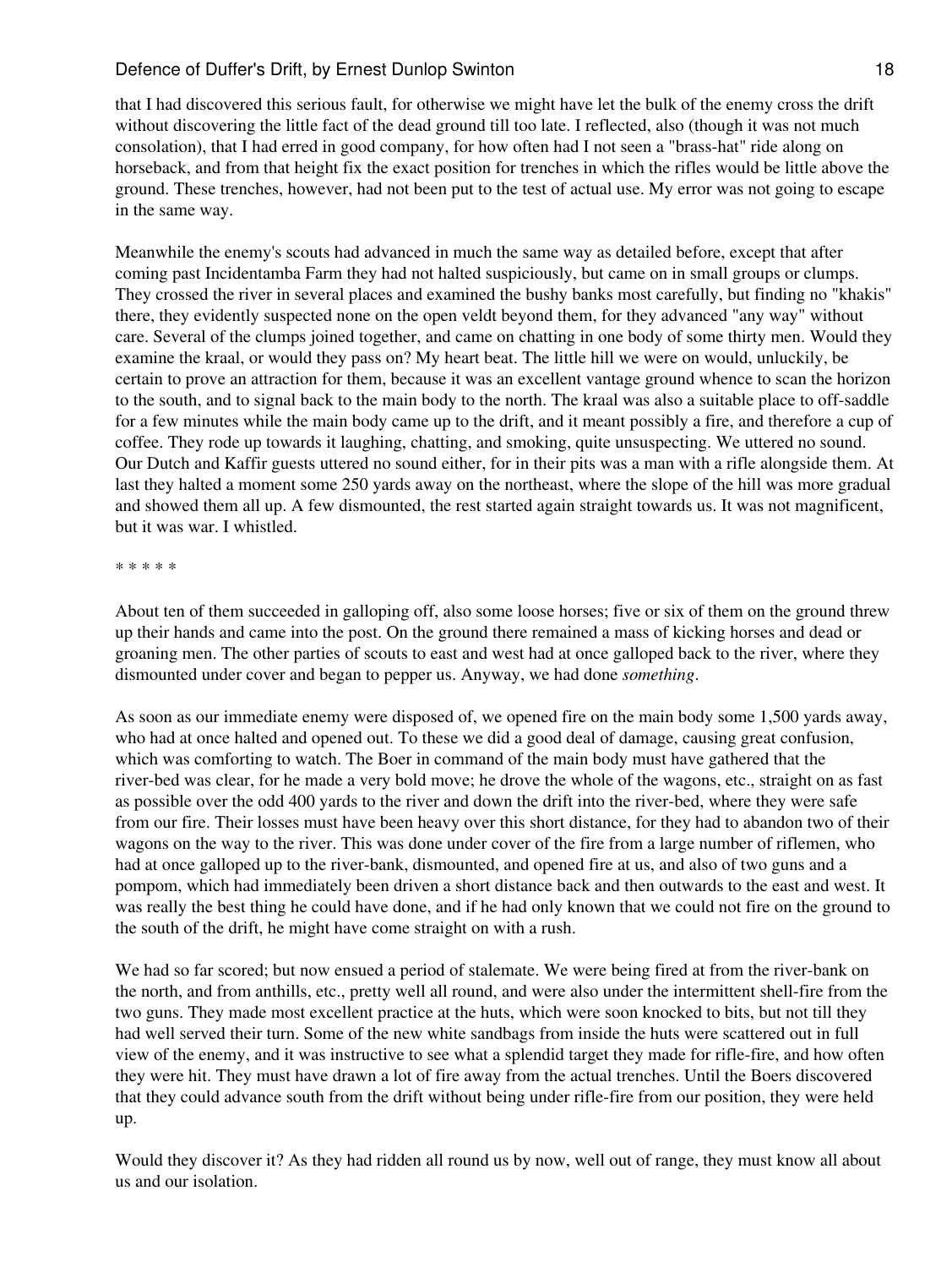After dark, by which time we had one man killed and two wounded, the firing died away into a continuous but desultory rifle-fire, with an occasional dropping shell from the guns. Under cover of dark, I tried to guard the drift and dead ground to the south of it, by men standing up and firing at that level, but towards midnight I was forced to withdraw them into the trenches, after several casualties, as the enemy then apparently woke up and kept up a furious rifle-fire upon us for over an hour. During this time the guns went through some mysterious evolutions. At first we got it very hot from the north, where the guns had been all along. Then suddenly a gun was opened on us away from the southwest, and we were shelled for a short time from both sides. After a little the shelling on the north ceased, and continued from the southwest only for twenty minutes. After this the guns ceased, and the rifle-fire also gradually died away.

When day dawned not a living soul was to be seen; there were the dead men, horses, and the deserted wagons. I feared a trap, but gradually came to the conclusion the Boers had retired. After a little we discovered the river-bed was deserted as well, but the Boers had not retired. They had discovered the dead ground, and under the mutually supporting fire of their guns, which had kept us to our trenches, had all *crossed the drift* and trekked south.

True, we were not captured, and had very few losses, and had severely mauled the enemy, *but* they had crossed the drift. It must have evidently been of great importance to them to go on, or they would have attempted to capture us, as they were about 500 to our 50.

I had failed in my duty.

During the next few hours we buried the dead, tended the wounded, and took some well-earned rest, and I had ample leisure to consider my failure and the causes. The lessons I derived from the fight were:

20. Beware of convex hills and *dead ground*. Especially take care to have some place where the enemy *must* come under your fire. Choose the exact position of your firing-trenches, with your eye at the level of the men who will eventually use them.

21. A hill may not, after all, though it has "command," be the best place to hold necessarily.

22. A conspicuous "bluff" trench may cause the enemy to waste much ammunition, and draw fire away from the actual defences.

In addition to these lessons, another little matter on my mind was what my colonel would say at my failure.

Lying on my back, looking up at the sky, I was trying to get a few winks of sleep myself before we started to improve our defences against a possible further attack, but it was no use, sleep evaded me.

The clear blue vault of heaven was suddenly overcast by clouds, which gradually assumed the frowning face of my colonel. "*What?* You mean to say, Mr. Forethought, the Boers have *crossed*?" But, luckily for me, before more could be said, the face began slowly to fade away like that of the Cheshire Puss in "Alice in Wonderland," leaving nothing but the awful frown across the sky. This too finally dissolved, and the whole scene changed. I had another dream.

# SIXTH DREAM.

"Sweet are the uses of adversity."

Once more was I fated to essay the task of defending Duffer's Drift. This time I had twenty-two lessons below my belt to help me out, and in the oblivion of my dream I was saved that sense of monotony which by now may possibly have overtaken you, "gentle reader."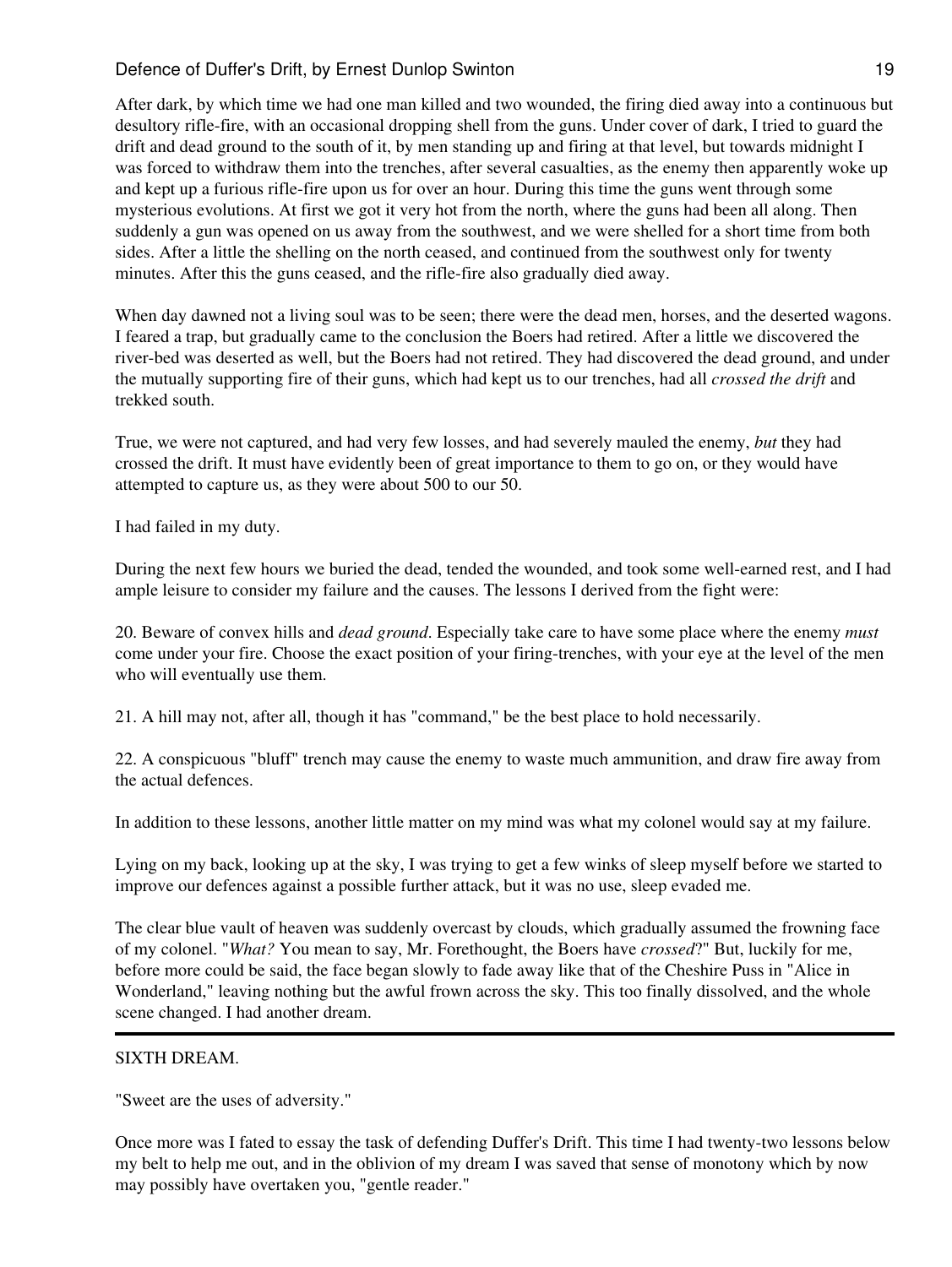After sending out the patrols, and placing a guard on Waschout Hill, as already described, and whilst the stores were being collected, I considered deeply what position I should take up, and walked up to the top of Waschout Hill to spy out the land. On the top I found a Kaffir kraal, which I saw would assist me much to concealment should I decide to hold this hill. This I was very inclined to do, but after a few minutes' trial of the shape of the ground, with the help of some men walking about down below, and my eyes a little above ground-level--I found that its convexity was such that, to see and fire on the drift and the approach on the south side, I should have to abandon the top of the hill, and so the friendly concealment of the Kaffir huts, and take up a position on the open hillside some way down. This was, of course, quite feasible, especially if I held a position at the top of the hill as well, near the huts on the east and southeast sides; but, as it would be impossible to really conceal ourselves on the bare hillside, it meant giving up all idea of surprising the enemy, which I wished to do. I must, therefore, find some other place which would lend itself to easy and good concealment, and also have the drift or its approaches under close rifle-fire. But where to find such a place?

As I stood deep in thought, considering this knotty problem, an idea gently wormed itself into my mind, which I at once threw out again as being absurd and out of the question. This idea was--to hold the river bed and banks on each side of the drift! To give up all idea of command, and, instead of seeking the nearest high ground, which comes as natural to the student of tactics as rushing for a tree does to a squirrel, to take the lowest ground, even though it should be all among thick cover, instead of being nicely in the open.

No, it was absolutely revolutionary, and against every canon I had ever read or heard of; it was evidently the freak of a sorely tried and worried brain. I would none of it, and I put it firmly from me. But the more I argued to myself the absurdity of it, the more this idea obtained possession of me. The more I said it was impossible, the more allurements were spread before me in its favor, until each of my conscientious objections was enmeshed and smothered in a network of specious reasons as to the advantages of the proposal.

I resisted, I struggled, but finally fell to temptation, dressed up in the plausible guise of reason. I would hold the river-bed.

The advantages I thus hoped to obtain were--

Perfect concealment and cover from sight.

Trenches and protection against both rifle and gun fire practically ready made.

Communications under good cover.

The enemy would be out in the open veldt except along the river-bank, where we, being in position first, would still have the advantage.

Plentiful water-supply at hand.

True, there were a few dead animals near the drift, and the tainted air seemed to hang heavy over the river-bed, but the carcasses could be quickly buried under the steep banks, and, after all, one could not expect *every* luxury.

As our clear field of fire, which in the north was only bounded by the range of our rifles, was on the south limited by Waschout Hill, a suitable position for the enemy to occupy, I decided to hold the top of it as well as the river-bed. All I could spare for this would be two N.C.O.'s and eight men, who would be able to defend the south side of the hill, the north being under our fire from the river-bank.

Having detailed this party, I gave my instructions for the work, which was soon started. In about a couple of hours the patrols returned with their prisoners, which were dealt with as before.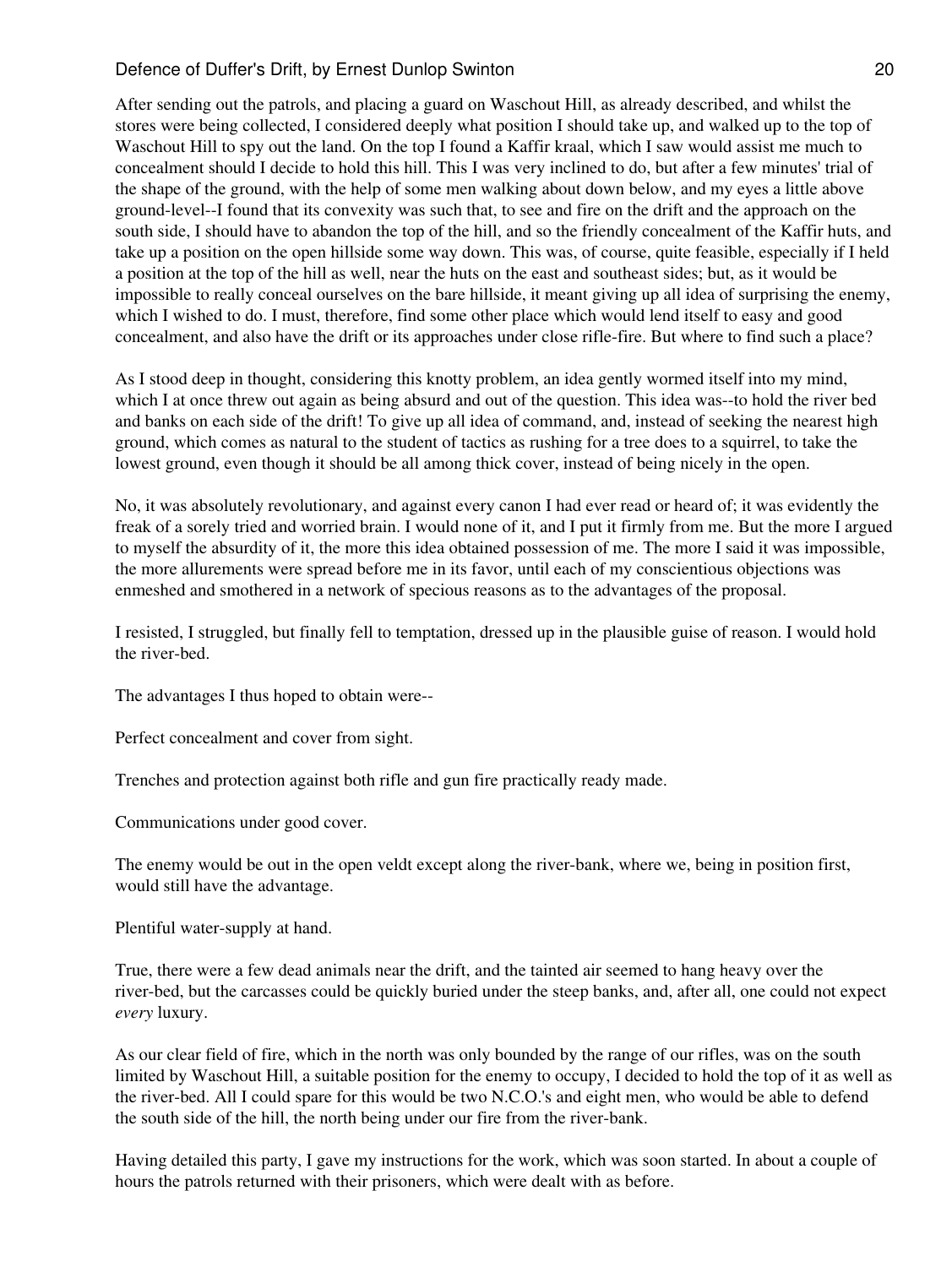For the post on Waschout Hill, the scheme was that the trenches should be concealed much in the same way as described in the last dream, but great care should be taken that no one in the post should be exposed to rifle-fire from our main position in the river. I did not wish the fire of the main body to be in any degree hampered by a fear of hitting the men on Waschout Hill, especially at night. If we knew it was not possible to hit them, we could shoot freely all over the hill. This detachment was to have a double lot of water-bottles, besides every available receptacle collected in the kraal, filled with water, in anticipation of a prolonged struggle.

The general idea for the main defensive position was to hold both sides of the river, improving the existing steep banks and ravines into rifle-pits to contain from one to four men. These could, with very little work, be made to give cover from all sides. As such a large amount of the work was already done for us, we were enabled to dig many more of these pits than the exact number required for our party. Pathways leading between these were to be cut into the bank, so that we should be able to shift about from one position to another. Besides the advantage this would give us in the way of moving about, according as we wished to fire, it also meant that we should probably be able to mislead the enemy as to our numbers--which, by such shifting tactics might, for a time at least, be much exaggerated. The pits for fire to the north and south were nearly all so placed as to allow the occupants to fire at ground-level over the veldt. They were placed well among the bushes, only just sufficient scrub being cut away to allow a man to see all round, without exposing the position of his trench. On each side of the river, just by the drift, were some "spoil" heaps of earth, excavated from the road ramp. These stood some five or six feet above the general level, and were as rough as the banks in outline. These heaps were large enough to allow of a few pits being made on them, which had the extra advantage of height. In some of the pits, to give head-cover, loopholes of sandbags were made, though in most cases this was not needed, owing to the concealment of the bushes. I found it was necessary to examine personally every loophole, and correct the numerous mistakes made in their construction. Some had the new clean sandbags exposed to full view, thus serving as mere whited sepulchres to their occupants, others were equally conspicuous from their absurd cock-shy appearance, others were not bullet-proof, whilst others again would allow of shooting in one direction, or into the ground at a few yards' range, or up into the blue sky. As I corrected all these faults I thought that loopholes not made under supervision might prove rather a snare.

The result was, in the way of concealment, splendid. From these pits with our heads at ground-level we could see quite clearly out on to the veldt beyond, either from under the thicker part of the bushes or even through those which were close to our eyes. From the open, on the other hand, we were quite invisible, even from 300 yards' distance, and would have been more so had we had the whiskers of the "brethren." It was quite evident to me that these same whiskers were a wise provision of nature for this very purpose and part of her universal scheme of protective mimicry.

The numerous small dongas and rifts lent themselves readily to flanking fire, and in many places the vertical banks required no cutting in order to give ideal protection against even artillery. In others, the sides of the crooked waterways had to be merely scooped out a little, or a shelf cut to stand upon.

In one of these deeper ravines two tents, which, being below ground-level, were quite invisible, were pitched for the women and children, and small caves cut for them in case of a bombardment. The position extended for a length of some 150 yards on each side of the drift along both banks of the river, and at its extremities, where an attack was most to be feared, pits were dug down the river-banks and across the dry river-bed. These also were concealed as well as possible. The flanks or ends were, of course, our greatest danger, for it was from here we might expect to be rushed, and not from the open veldt. I was undecided for some time as to whether to clear a "field of fire" along the river-banks or not, as I had no wish to give away our presence by any suspicious nudity of the banks at each end of our position. I finally decided, in order to prevent this, to clear the scrub for as great a range as possible from the ends of the position, everywhere below the ground-level, and also on the level ground, except for a good fringe just on the edges of the banks. This fringe I thought would be sufficient to hide the clearance to any one not very close. I now blessed the man who had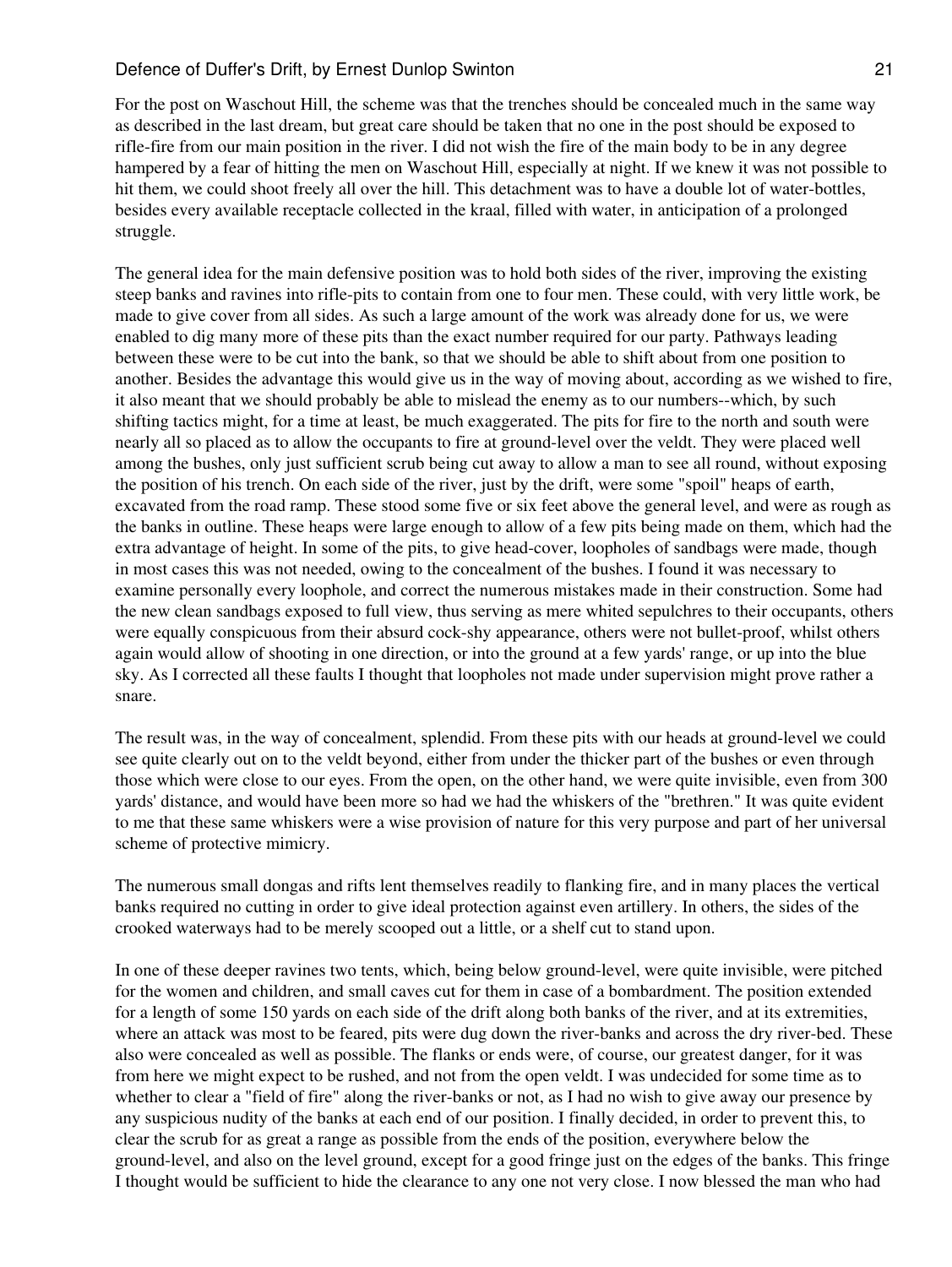left us some cutting tools. Whilst all this was being carried out, I paced out some ranges to the north and south, and these we marked by a few empty tins placed on ant-heaps, etc.

At dusk, when we had nearly all the pits finished and some of the clearance done, tents and gear were hidden, ammunition and rations distributed to all, and orders in case of an attack given out. As I could not be everywhere, I had to rely on the outlying groups of men fully understanding my aims beforehand, and acting on their "own." To prevent our chance of a close-range volley into the enemy being spoilt by some over-zealous or jumpy man opening fire at long range, I gave orders that fire was to be held as long as possible, and that no man was to fire a shot until firing had already commenced elsewhere (which sounded rather Irish), or my whistle sounded. This was unless the enemy were so close to him that further silence was useless. Firing having once started, every man was to blaze away at any enemy within range as judged by our range marks. Finally, we turned in to our pits for the night with some complacency, each eight men furnishing their own sentry.

We had about three hours next morning before any enemy were reported from Waschout Hill (the pre-arranged signal for this was the raising of a pole from one of the huts). This time was employed in perfecting our defences in various ways. We managed to clear away the scrub in the dry river-bed and banks for some 200 yards beyond our line of pits on each side, and actually attained to the refinement of an "obstacle;" for at the extremity of this clearance a sort of *abatis* entanglement was made with the wire from an adjacent fence which the men had discovered. During the morning I visited the post on Waschout Hill, found everything correct, and took the opportunity of showing the detachment the exact limits of our position in the river-bed, and explained what we were going to do. After about three hours' work, "Somebody in sight" was signalled, and we soon after saw from our position a cloud of dust away to the north. This force, which proved to be a commando, approached as already described in the last dream; all we could do meanwhile was to sit tight in concealment. Their scouts came on in clumps of twos and threes which extended over some mile of front, the centre of the line heading for the drift. As the scouts got closer, the natural impulse to make for the easiest crossing place was obeyed by two or three of the parties on each side of the one approaching the drift, and they inclined inwards and joined forces with it. This was evidently the largest party we could hope to surprise, and we accordingly lay for it. When about 300 yards away, the "brethren" stopped rather suspiciously. This was too much for some man on the east side, who let fly, and the air was rent by the rattle as we emptied our magazines, killing five of this special scouting party and two from other groups further out on either side. We continued to fire at the scouts as they galloped back, dropping two more, and also at the column which was about a mile away, but afforded a splendid target till it opened out.

In a very few moments our position was being shelled by three guns, but with the only result, as far as we were concerned, of having one man wounded by shell-fire, though the firing went on slowly till dark. To be accurate, I should say the river was being shelled, our position incidentally, for shells were bursting along the river for some half mile. The Boers were evidently quite at sea as regards the extent of our position and strength, and wasted many shells. We noticed much galloping of men away to the east and west, out of range, and guessed that these were parties who intended to strike the river at some distance away, and gradually work along the bed, in order probably to get into close range during the night.

We exchanged a few shots during the night along the river bed, and not much was done on either side, though of course we were on the *qui vive* all the time; but it was not till near one in the morning that Waschout Hill had an inning.

As I had hoped, the fact that we held the kraal had not been spotted by the enemy, and a large body of them, crawling up the south side of the hill in order to get a good fire on to us in the river, struck a snag in the shape of a close-range volley from our detachment. As the night was not very dark, in the panic following the first volley our men were able (as I learnt afterwards) to stand right up and shoot at the surprised burghers bolting down the hill. However, their panic did not last long, to judge by the sound, for after the first volley from our Lee-Metfords and the subsequent minute's independent firing, the reports of our rifles were soon mingled with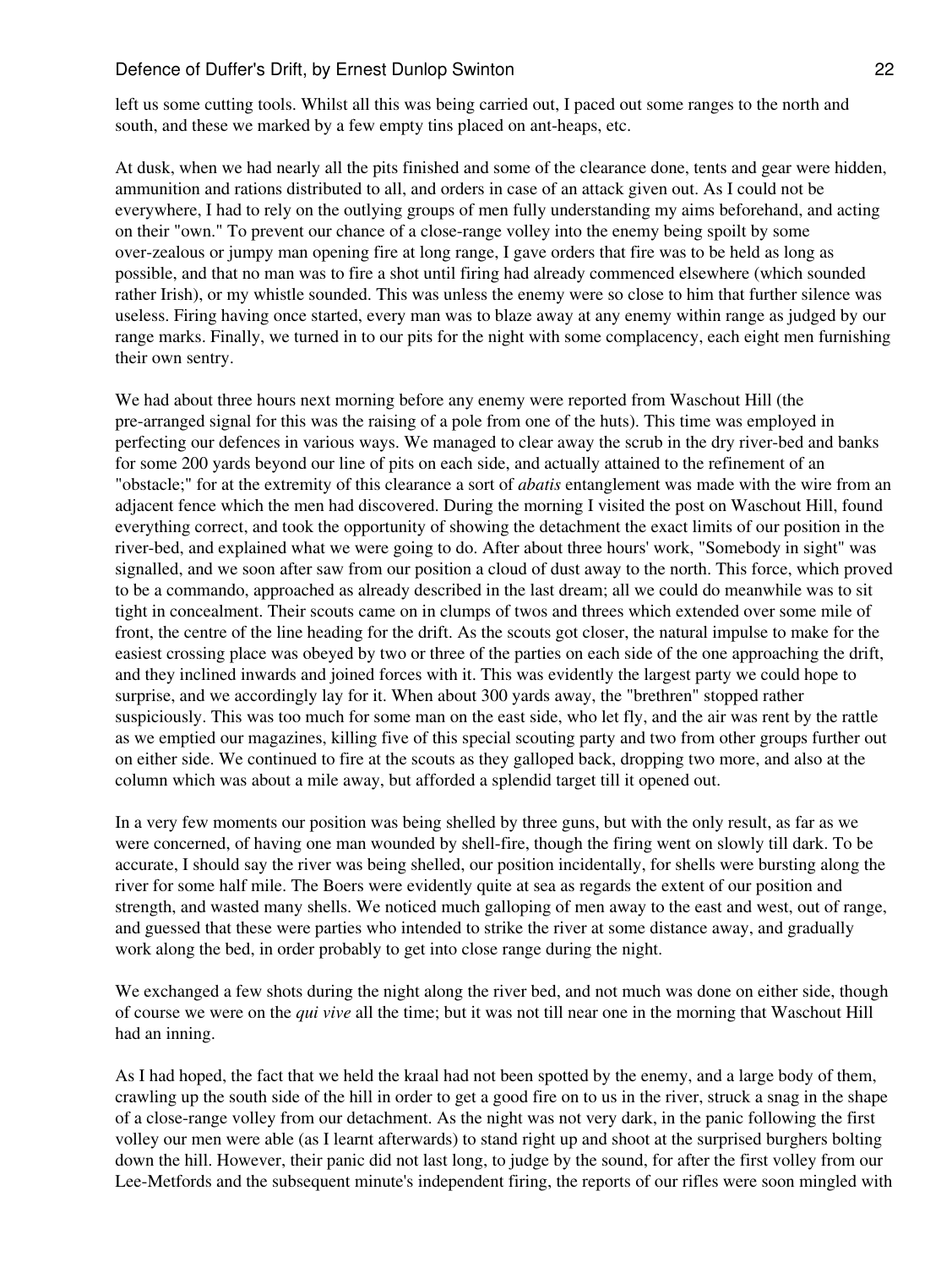the softer reports of the Mausers, and we shortly observed flashes on our side of Waschout Hill. As these could not be our men, we knew the enemy were endeavoring to surround the detachment. We knew the ranges fairly well, and though, as we could not see our sights, the shooting was rather guesswork, we soon put a stop to this manoeuvre by firing a small volley from three or four rifles at each flash on the hill-side. So the night passed without much incident.

During the dark we had taken the opportunity cunningly to place some new white sandbags (which I had found among the stores) in full view at some little distance from our actual trenches and pits. Some men had even gone further, and added a helmet here and a coat there peeping over the top. This ruse had been postponed until our position was discovered, so as not to betray our presence, but after the fighting had begun no harm was done by it. Next morning it was quite a pleasure to see the very accurate shooting made by "Brother" at these sandbags, as betokened by the little spurts of dust.

During this day the veldt to the north and south was deserted by the enemy except at out-of-range distance, but a continuous sniping fire was kept up along the river-banks on each side. The Boer guns were shifted--one to the top of Incidentamba and one to the east and west in order to enfilade the river bank--but, owing to our good cover, we escaped with two killed and three wounded. The enemy did not shell quite such a length of river this time. I confidently expected an attack along the river bank that night, and slightly strengthened my flanks, even at the risk of dangerously denuding the north bank. I was not disappointed.

Under cover of the dark, the enemy came up to within, perhaps, 600 yards on the open veldt on the north and round the edges of Waschout Hill, on the south, and kept up a furious fire, probably to distract our attention, whilst the guns shelled us for about an hour. As soon as the gun-fire ceased they tried to rush us along the river-bed east and west, but owing to the *abatis* and the holes in the ground, and the fact that it was not a very dark night, they were unsuccessful. However, it was touch and go, and a few of the Boers did succeed in getting into our position only to be bayoneted. Luckily the enemy did not know our strength, or rather our weakness, or they would have persisted in their attempt and succeeded; as it was, they must have lost 20 or 30 men killed and wounded.

Next morning, with so many men out of my original 40 out of action (not to include Waschout Hill, whose losses I did not know), matters seemed to be serious, and I was greatly afraid that another night would be the end of us. I was pleased to see that the detachment on Waschout Hill had still got its tail well up, for they had hoisted a red rag at the masthead. True, this was not the national flag, probably only a mere handkerchief, but it was not white. The day wore on with intermittent shelling and sniping, and we all felt that the enemy must have by now guessed our weakness, and were saving themselves for another night attack, relying upon our being tired out. We did our best to snatch a little sleep by turns during the day, and I did all I could to keep the spirits of the little force up by saying that relief could not be very far off. But it was with a gloomy desperation at best that we saw the day wear on and morning turn into afternoon.

The Boer guns had not been firing for some two hours, and the silence was just beginning to get irritating and mysterious, when the booming of guns in the distance aroused us to the highest pitch of excitement. We were saved! We could not say what guns these were--they might be British or Boer--but, any way, it proved the neighborhood of another force. All faces lighted up, for somehow the welcome sound at once drew the tired feeling out of us.

In order to prevent any chance of the fresh force missing our whereabouts, I collected a few men and at once started to fire some good old British volleys into the scrub, "Ready--present--fire," which were not to be mistaken. Shortly afterwards we heard musketry in the distance, and saw a cloud of dust to the northeast. We were relieved!

\* \* \* \* \*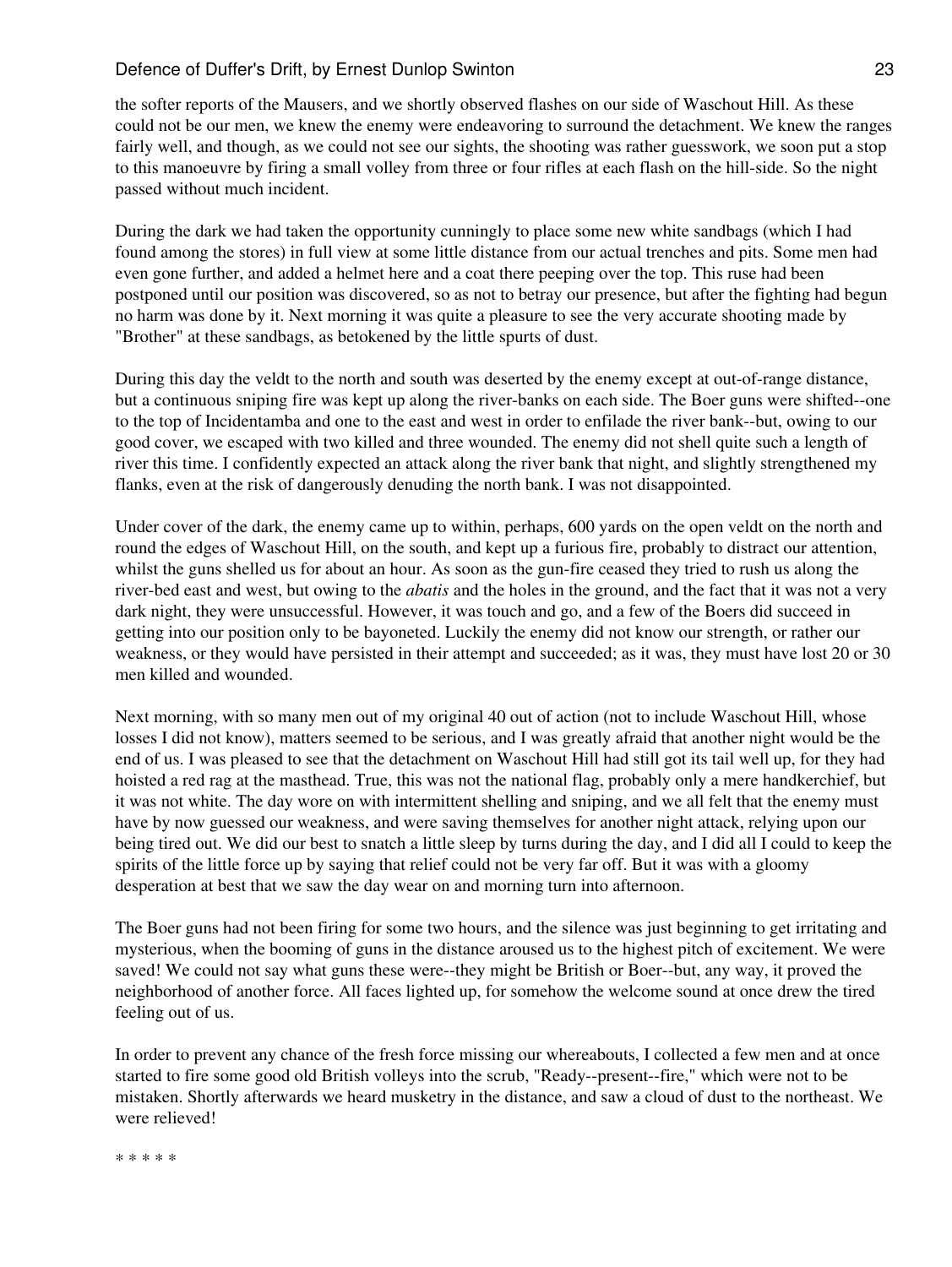Our total losses were 11 killed and 15 wounded; but we had held the drift, and so enabled a victory to be won. I need not here touch upon the well-known and far-reaching results of the holding of Duffer's Drift, of the prevention thereby of Boer guns, ammunition, and reinforcements reaching one of their sorely pressed forces at a critical moment, and the ensuing victory gained by our side. It is now, of course, all public knowledge that this was the turning-point in the war, though we, the humble instruments, did not know what vital results hung upon our action.

That evening the relieving force halted at the drift, and, after burying the dead, we spent some time examining the lairs of the Boer snipers, the men collecting bits of shell and cartridge-cases as mementoes--only to be thrown away at once. We found some 25 dead and partially buried Boers, to whom we gave burial.

That night I did not trek, but lay down (in my own breeches and spotted waistcoat). As the smoke from the "prime segar," presented to me by my Colonel, was eddying in spirals over my head, these gradually changed into clouds of rosy glory, and I heard brass bands in the distance playing a familiar air: "See the Conquering Hero comes," it was they were playing.

I felt a tap on my shoulder, and heard a gentle voice say, "Arise, Sir Backsight Forethought;" but in a trice my dream of bliss was shattered--the gentle voice changed into the well-known croak of my servant. "Time to pack your kit on the wagon, sir. Corfy's been up some time now, sir." I was still in stinking old Dreamdorp.

\* \* \* \* \*

+-----------------------------------------------------------+ | Typographical errors corrected in text: | | | | Page 166: maneuvers replaced with manoeuvres | | | +-----------------------------------------------------------+

\* \* \* \* \*

End of the Project Gutenberg EBook of The Defence of Duffer's Drift, by Ernest Dunlop Swinton

\*\*\* END OF THIS PROJECT GUTENBERG EBOOK THE DEFENCE OF DUFFER'S DRIFT \*\*\*

\*\*\*\*\* This file should be named 24842-8.txt or 24842-8.zip \*\*\*\*\* This and all associated files of various formats will be found in: http://www.gutenberg.org/2/4/8/4/24842/

Produced by Jeannie Howse and the Online Distributed Proofreading Team at http://www.pgdp.net

Updated editions will replace the previous one--the old editions will be renamed.

Creating the works from public domain print editions means that no one owns a United States copyright in these works, so the Foundation (and you!) can copy and distribute it in the United States without permission and without paying copyright royalties. Special rules, set forth in the General Terms of Use part of this license, apply to copying and distributing Project Gutenberg-tm electronic works to protect the PROJECT GUTENBERG-tm concept and trademark. Project Gutenberg is a registered trademark, and may not be used if you charge for the eBooks, unless you receive specific permission. If you do not charge anything for copies of this eBook, complying with the rules is very easy. You may use this eBook for nearly any purpose such as creation of derivative works, reports, performances and research. They may be modified and printed and given away--you may do practically ANYTHING with public domain eBooks. Redistribution is subject to the trademark license, especially commercial redistribution.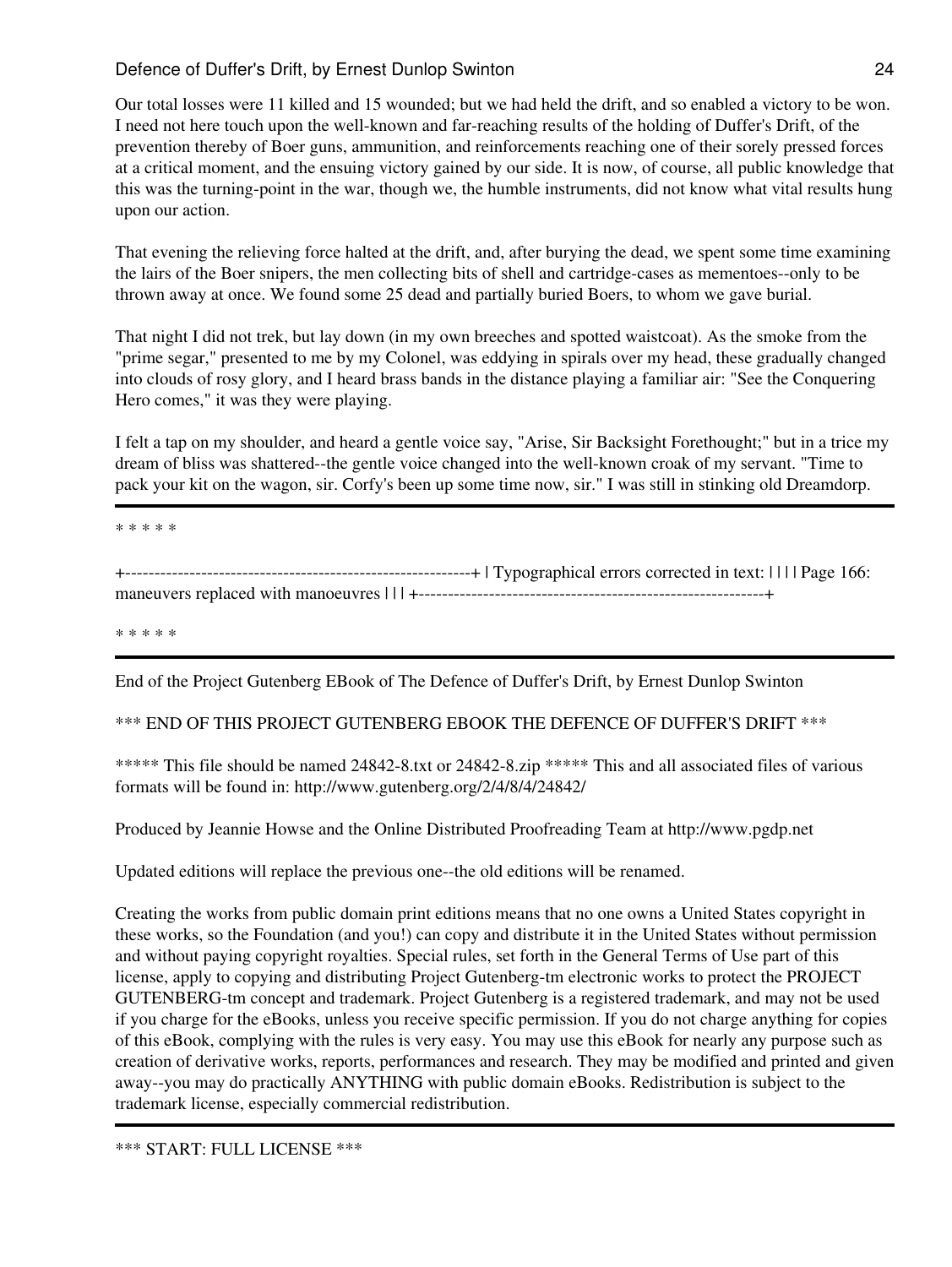# THE FULL PROJECT GUTENBERG LICENSE PLEASE READ THIS BEFORE YOU DISTRIBUTE OR USE THIS WORK

To protect the Project Gutenberg-tm mission of promoting the free distribution of electronic works, by using or distributing this work (or any other work associated in any way with the phrase "Project Gutenberg"), you agree to comply with all the terms of the Full Project Gutenberg-tm License (available with this file or online at <http://gutenberg.net>/license).

Section 1. General Terms of Use and Redistributing Project Gutenberg-tm electronic works

1.A. By reading or using any part of this Project Gutenberg-tm electronic work, you indicate that you have read, understand, agree to and accept all the terms of this license and intellectual property (trademark/copyright) agreement. If you do not agree to abide by all the terms of this agreement, you must cease using and return or destroy all copies of Project Gutenberg-tm electronic works in your possession. If you paid a fee for obtaining a copy of or access to a Project Gutenberg-tm electronic work and you do not agree to be bound by the terms of this agreement, you may obtain a refund from the person or entity to whom you paid the fee as set forth in paragraph 1.E.8.

1.B. "Project Gutenberg" is a registered trademark. It may only be used on or associated in any way with an electronic work by people who agree to be bound by the terms of this agreement. There are a few things that you can do with most Project Gutenberg-tm electronic works even without complying with the full terms of this agreement. See paragraph 1.C below. There are a lot of things you can do with Project Gutenberg-tm electronic works if you follow the terms of this agreement and help preserve free future access to Project Gutenberg-tm electronic works. See paragraph 1.E below.

1.C. The Project Gutenberg Literary Archive Foundation ("the Foundation" or PGLAF), owns a compilation copyright in the collection of Project Gutenberg-tm electronic works. Nearly all the individual works in the collection are in the public domain in the United States. If an individual work is in the public domain in the United States and you are located in the United States, we do not claim a right to prevent you from copying, distributing, performing, displaying or creating derivative works based on the work as long as all references to Project Gutenberg are removed. Of course, we hope that you will support the Project Gutenberg-tm mission of promoting free access to electronic works by freely sharing Project Gutenberg-tm works in compliance with the terms of this agreement for keeping the Project Gutenberg-tm name associated with the work. You can easily comply with the terms of this agreement by keeping this work in the same format with its attached full Project Gutenberg-tm License when you share it without charge with others.

1.D. The copyright laws of the place where you are located also govern what you can do with this work. Copyright laws in most countries are in a constant state of change. If you are outside the United States, check the laws of your country in addition to the terms of this agreement before downloading, copying, displaying, performing, distributing or creating derivative works based on this work or any other Project Gutenberg-tm work. The Foundation makes no representations concerning the copyright status of any work in any country outside the United States.

1.E. Unless you have removed all references to Project Gutenberg:

1.E.1. The following sentence, with active links to, or other immediate access to, the full Project Gutenberg-tm License must appear prominently whenever any copy of a Project Gutenberg-tm work (any work on which the phrase "Project Gutenberg" appears, or with which the phrase "Project Gutenberg" is associated) is accessed, displayed, performed, viewed, copied or distributed:

This eBook is for the use of anyone anywhere at no cost and with almost no restrictions whatsoever. You may copy it, give it away or re-use it under the terms of the Project Gutenberg License included with this eBook or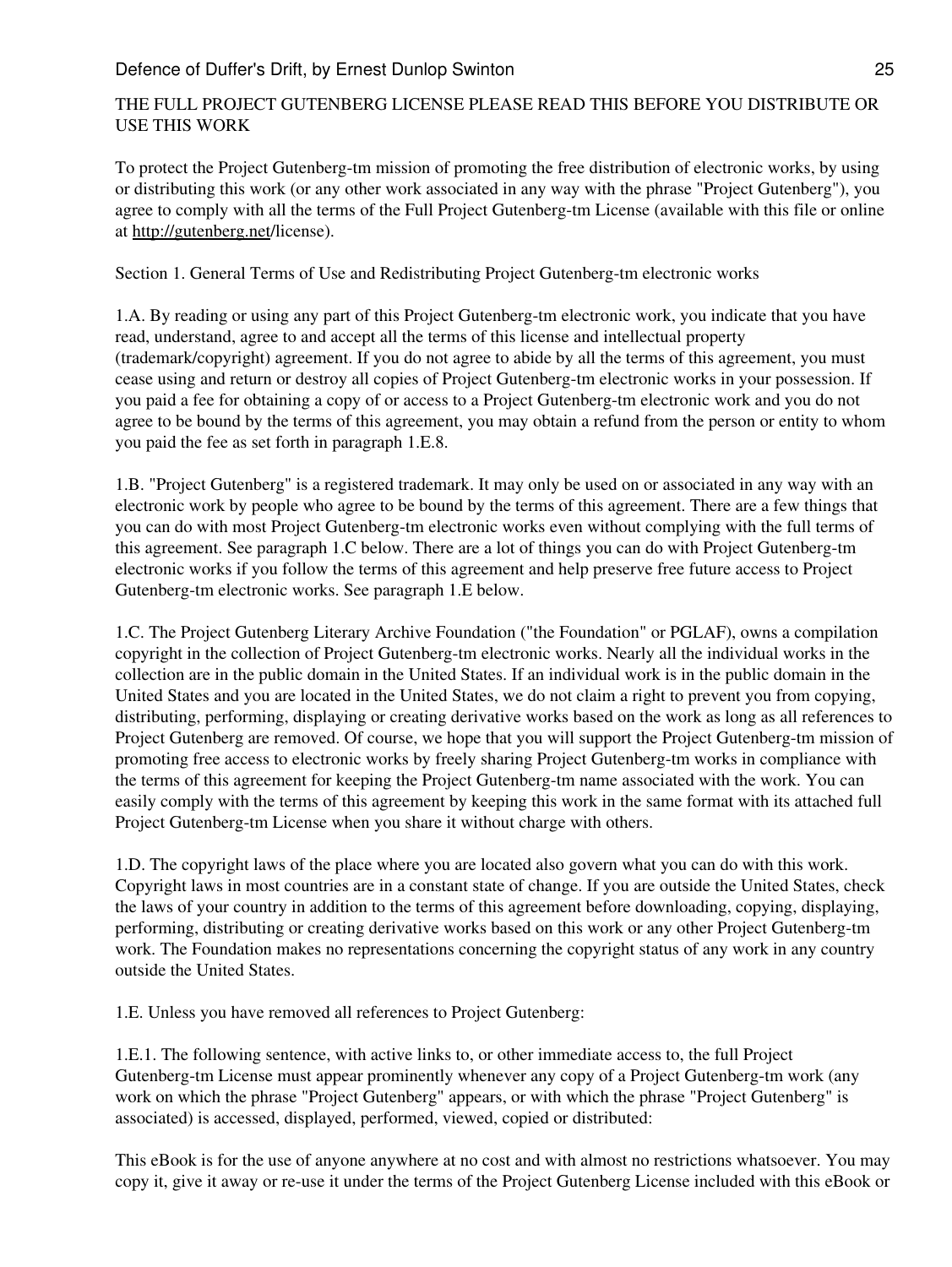online at www.gutenberg.net

1.E.2. If an individual Project Gutenberg-tm electronic work is derived from the public domain (does not contain a notice indicating that it is posted with permission of the copyright holder), the work can be copied and distributed to anyone in the United States without paying any fees or charges. If you are redistributing or providing access to a work with the phrase "Project Gutenberg" associated with or appearing on the work, you must comply either with the requirements of paragraphs 1.E.1 through 1.E.7 or obtain permission for the use of the work and the Project Gutenberg-tm trademark as set forth in paragraphs 1.E.8 or 1.E.9.

1.E.3. If an individual Project Gutenberg-tm electronic work is posted with the permission of the copyright holder, your use and distribution must comply with both paragraphs 1.E.1 through 1.E.7 and any additional terms imposed by the copyright holder. Additional terms will be linked to the Project Gutenberg-tm License for all works posted with the permission of the copyright holder found at the beginning of this work.

1.E.4. Do not unlink or detach or remove the full Project Gutenberg-tm License terms from this work, or any files containing a part of this work or any other work associated with Project Gutenberg-tm.

1.E.5. Do not copy, display, perform, distribute or redistribute this electronic work, or any part of this electronic work, without prominently displaying the sentence set forth in paragraph 1.E.1 with active links or immediate access to the full terms of the Project Gutenberg-tm License.

1.E.6. You may convert to and distribute this work in any binary, compressed, marked up, nonproprietary or proprietary form, including any word processing or hypertext form. However, if you provide access to or distribute copies of a Project Gutenberg-tm work in a format other than "Plain Vanilla ASCII" or other format used in the official version posted on the official Project Gutenberg-tm web site (www.gutenberg.net), you must, at no additional cost, fee or expense to the user, provide a copy, a means of exporting a copy, or a means of obtaining a copy upon request, of the work in its original "Plain Vanilla ASCII" or other form. Any alternate format must include the full Project Gutenberg-tm License as specified in paragraph 1.E.1.

1.E.7. Do not charge a fee for access to, viewing, displaying, performing, copying or distributing any Project Gutenberg-tm works unless you comply with paragraph 1.E.8 or 1.E.9.

1.E.8. You may charge a reasonable fee for copies of or providing access to or distributing Project Gutenberg-tm electronic works provided that

- You pay a royalty fee of 20% of the gross profits you derive from the use of Project Gutenberg-tm works calculated using the method you already use to calculate your applicable taxes. The fee is owed to the owner of the Project Gutenberg-tm trademark, but he has agreed to donate royalties under this paragraph to the Project Gutenberg Literary Archive Foundation. Royalty payments must be paid within 60 days following each date on which you prepare (or are legally required to prepare) your periodic tax returns. Royalty payments should be clearly marked as such and sent to the Project Gutenberg Literary Archive Foundation at the address specified in Section 4, "Information about donations to the Project Gutenberg Literary Archive Foundation."

- You provide a full refund of any money paid by a user who notifies you in writing (or by e-mail) within 30 days of receipt that s/he does not agree to the terms of the full Project Gutenberg-tm License. You must require such a user to return or destroy all copies of the works possessed in a physical medium and discontinue all use of and all access to other copies of Project Gutenberg-tm works.

- You provide, in accordance with paragraph 1.F.3, a full refund of any money paid for a work or a replacement copy, if a defect in the electronic work is discovered and reported to you within 90 days of receipt of the work.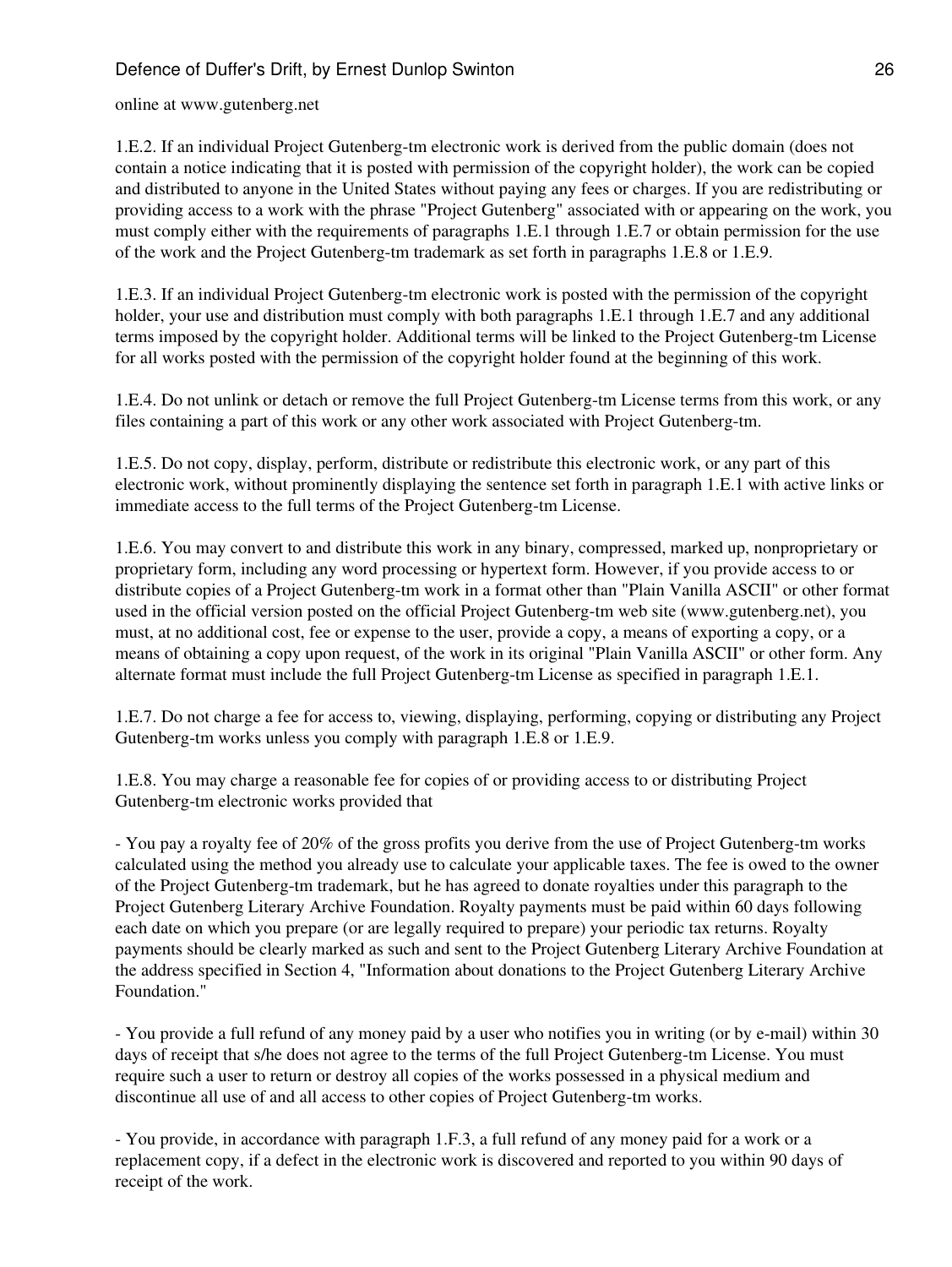- You comply with all other terms of this agreement for free distribution of Project Gutenberg-tm works.

1.E.9. If you wish to charge a fee or distribute a Project Gutenberg-tm electronic work or group of works on different terms than are set forth in this agreement, you must obtain permission in writing from both the Project Gutenberg Literary Archive Foundation and Michael Hart, the owner of the Project Gutenberg-tm trademark. Contact the Foundation as set forth in Section 3 below.

1.F.

1.F.1. Project Gutenberg volunteers and employees expend considerable effort to identify, do copyright research on, transcribe and proofread public domain works in creating the Project Gutenberg-tm collection. Despite these efforts, Project Gutenberg-tm electronic works, and the medium on which they may be stored, may contain "Defects," such as, but not limited to, incomplete, inaccurate or corrupt data, transcription errors, a copyright or other intellectual property infringement, a defective or damaged disk or other medium, a computer virus, or computer codes that damage or cannot be read by your equipment.

1.F.2. LIMITED WARRANTY, DISCLAIMER OF DAMAGES - Except for the "Right of Replacement or Refund" described in paragraph 1.F.3, the Project Gutenberg Literary Archive Foundation, the owner of the Project Gutenberg-tm trademark, and any other party distributing a Project Gutenberg-tm electronic work under this agreement, disclaim all liability to you for damages, costs and expenses, including legal fees. YOU AGREE THAT YOU HAVE NO REMEDIES FOR NEGLIGENCE, STRICT LIABILITY, BREACH OF WARRANTY OR BREACH OF CONTRACT EXCEPT THOSE PROVIDED IN PARAGRAPH F3. YOU AGREE THAT THE FOUNDATION, THE TRADEMARK OWNER, AND ANY DISTRIBUTOR UNDER THIS AGREEMENT WILL NOT BE LIABLE TO YOU FOR ACTUAL, DIRECT, INDIRECT, CONSEQUENTIAL, PUNITIVE OR INCIDENTAL DAMAGES EVEN IF YOU GIVE NOTICE OF THE POSSIBILITY OF SUCH DAMAGE.

1.F.3. LIMITED RIGHT OF REPLACEMENT OR REFUND - If you discover a defect in this electronic work within 90 days of receiving it, you can receive a refund of the money (if any) you paid for it by sending a written explanation to the person you received the work from. If you received the work on a physical medium, you must return the medium with your written explanation. The person or entity that provided you with the defective work may elect to provide a replacement copy in lieu of a refund. If you received the work electronically, the person or entity providing it to you may choose to give you a second opportunity to receive the work electronically in lieu of a refund. If the second copy is also defective, you may demand a refund in writing without further opportunities to fix the problem.

1.F.4. Except for the limited right of replacement or refund set forth in paragraph 1.F.3, this work is provided to you 'AS-IS' WITH NO OTHER WARRANTIES OF ANY KIND, EXPRESS OR IMPLIED, INCLUDING BUT NOT LIMITED TO WARRANTIES OF MERCHANTIBILITY OR FITNESS FOR ANY PURPOSE.

1.F.5. Some states do not allow disclaimers of certain implied warranties or the exclusion or limitation of certain types of damages. If any disclaimer or limitation set forth in this agreement violates the law of the state applicable to this agreement, the agreement shall be interpreted to make the maximum disclaimer or limitation permitted by the applicable state law. The invalidity or unenforceability of any provision of this agreement shall not void the remaining provisions.

# 1.F.6. **INDEMNITY**

- You agree to indemnify and hold the Foundation, the trademark owner, any agent or employee of the Foundation, anyone providing copies of Project Gutenberg-tm electronic works in accordance with this agreement, and any volunteers associated with the production, promotion and distribution of Project Gutenberg-tm electronic works, harmless from all liability, costs and expenses, including legal fees, that arise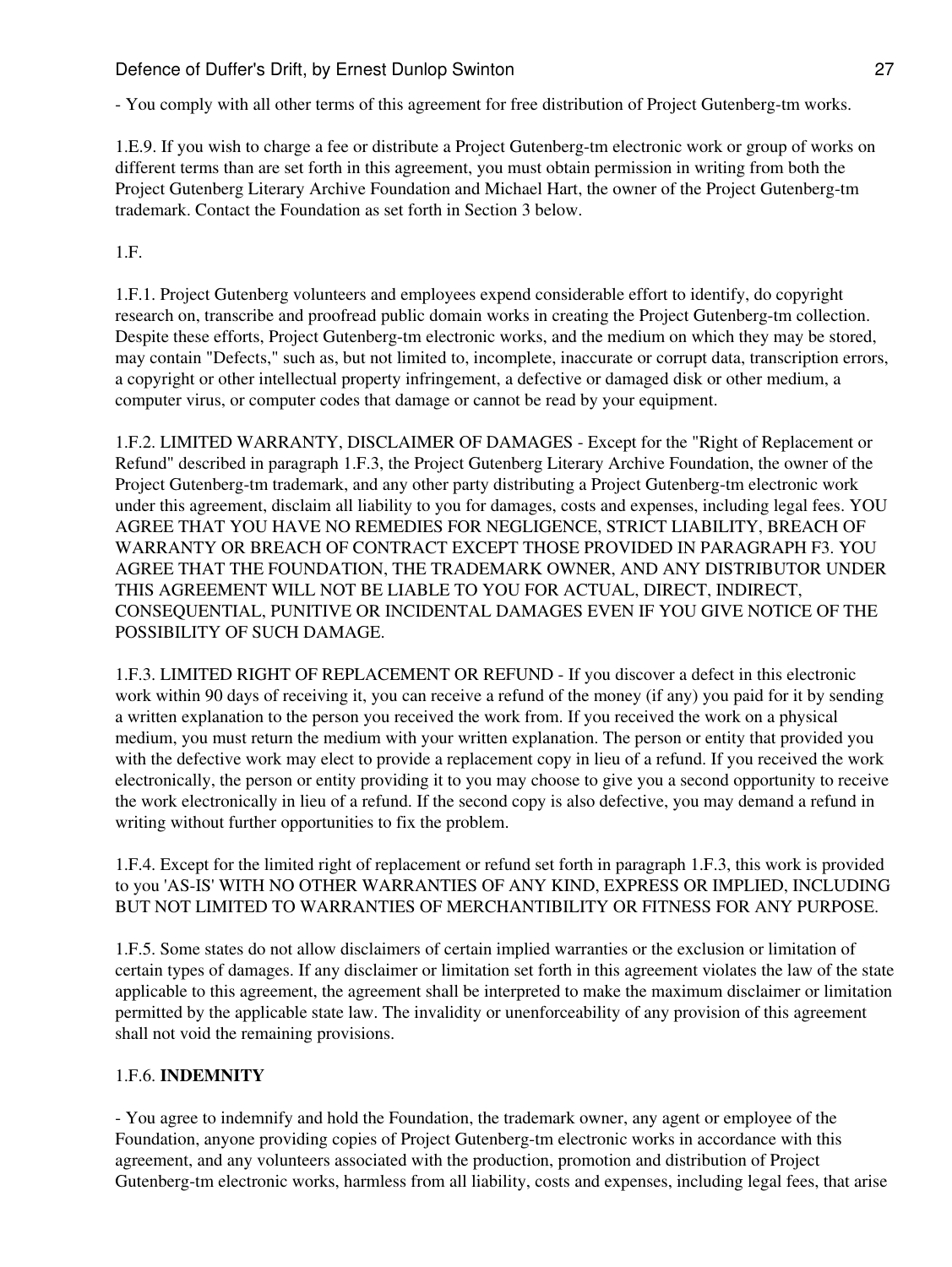directly or indirectly from any of the following which you do or cause to occur: (a) distribution of this or any Project Gutenberg-tm work, (b) alteration, modification, or additions or deletions to any Project Gutenberg-tm work, and (c) any Defect you cause.

Section 2. Information about the Mission of Project Gutenberg-tm

Project Gutenberg-tm is synonymous with the free distribution of electronic works in formats readable by the widest variety of computers including obsolete, old, middle-aged and new computers. It exists because of the efforts of hundreds of volunteers and donations from people in all walks of life.

Volunteers and financial support to provide volunteers with the assistance they need, is critical to reaching Project Gutenberg-tm's goals and ensuring that the Project Gutenberg-tm collection will remain freely available for generations to come. In 2001, the Project Gutenberg Literary Archive Foundation was created to provide a secure and permanent future for Project Gutenberg-tm and future generations. To learn more about the Project Gutenberg Literary Archive Foundation and how your efforts and donations can help, see Sections 3 and 4 and the Foundation web page at http://www.pglaf.org.

Section 3. Information about the Project Gutenberg Literary Archive Foundation

The Project Gutenberg Literary Archive Foundation is a non profit  $501(c)(3)$  educational corporation organized under the laws of the state of Mississippi and granted tax exempt status by the Internal Revenue Service. The Foundation's EIN or federal tax identification number is  $64-6221541$ . Its  $501(c)(3)$  letter is posted at http://pglaf.org/fundraising. Contributions to the Project Gutenberg Literary Archive Foundation are tax deductible to the full extent permitted by U.S. federal laws and your state's laws.

The Foundation's principal office is located at 4557 Melan Dr. S. Fairbanks, AK, 99712., but its volunteers and employees are scattered throughout numerous locations. Its business office is located at 809 North 1500 West, Salt Lake City, UT 84116, (801) 596-1887, email business@pglaf.org. Email contact links and up to date contact information can be found at the Foundation's web site and official page at http://pglaf.org

For additional contact information: Dr. Gregory B. Newby Chief Executive and Director gbnewby@pglaf.org

Section 4. Information about Donations to the Project Gutenberg Literary Archive Foundation

Project Gutenberg-tm depends upon and cannot survive without wide spread public support and donations to carry out its mission of increasing the number of public domain and licensed works that can be freely distributed in machine readable form accessible by the widest array of equipment including outdated equipment. Many small donations (\$1 to \$5,000) are particularly important to maintaining tax exempt status with the IRS.

The Foundation is committed to complying with the laws regulating charities and charitable donations in all 50 states of the United States. Compliance requirements are not uniform and it takes a considerable effort, much paperwork and many fees to meet and keep up with these requirements. We do not solicit donations in locations where we have not received written confirmation of compliance. To SEND DONATIONS or determine the status of compliance for any particular state visit http://pglaf.org

While we cannot and do not solicit contributions from states where we have not met the solicitation requirements, we know of no prohibition against accepting unsolicited donations from donors in such states who approach us with offers to donate.

International donations are gratefully accepted, but we cannot make any statements concerning tax treatment of donations received from outside the United States. U.S. laws alone swamp our small staff.